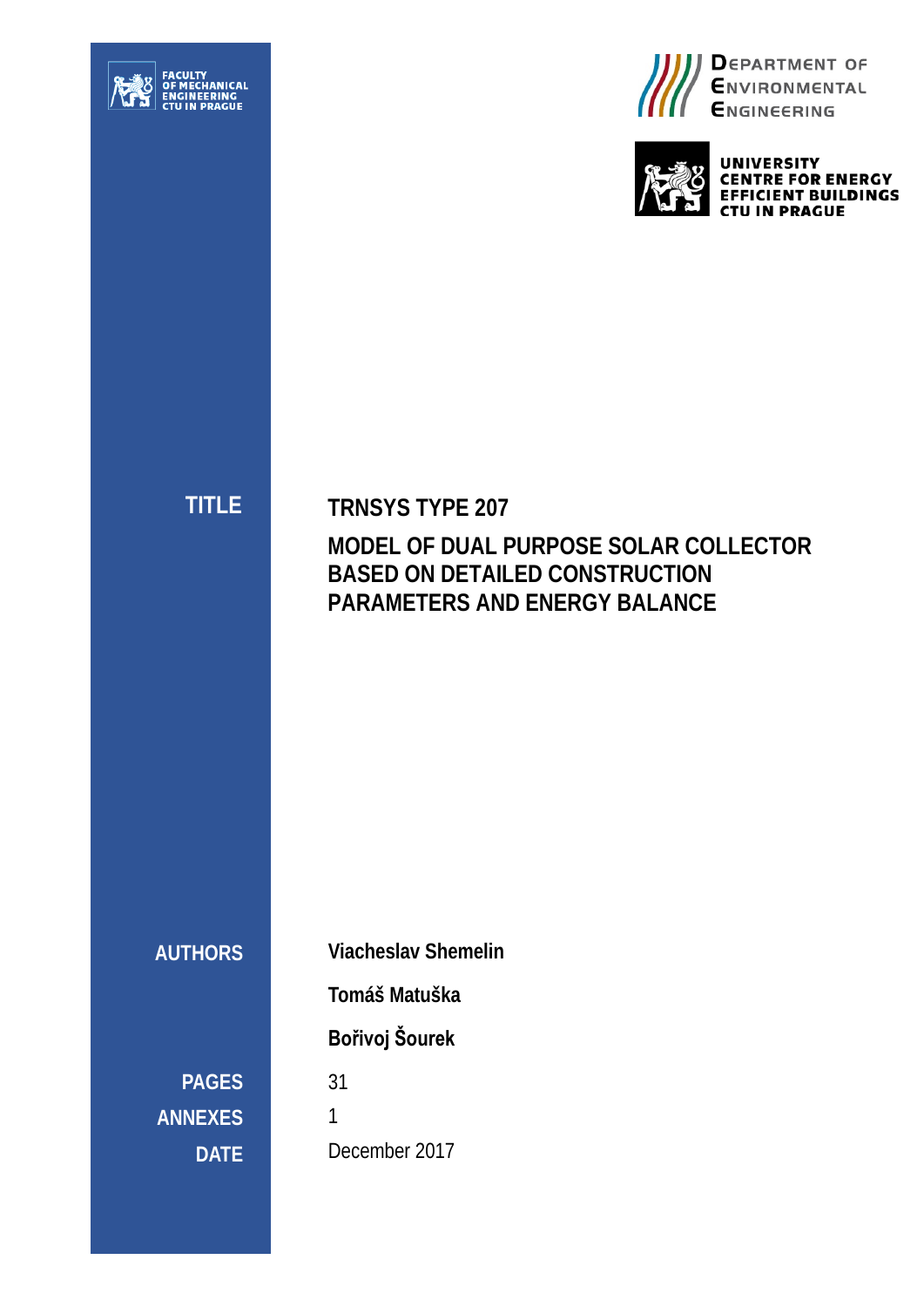





#### **Contents**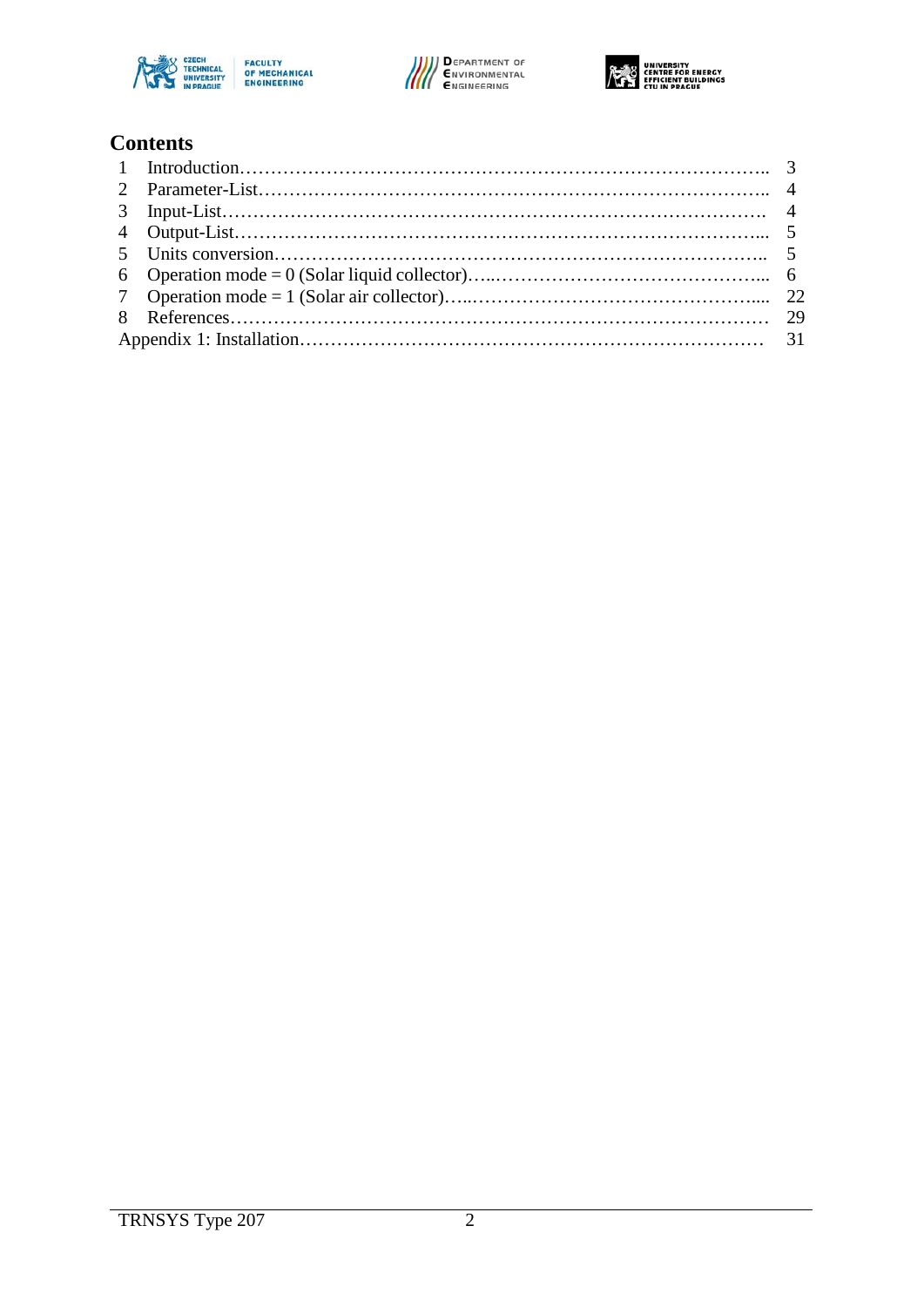





# **1. Introduction**

Among the solar thermal technology, the flat-plate solar collectors have been widely used as liquid solar collectors or air solar collectors. The idea to combine both types of technology for development of dual function solar collector in not new. It has emerged from the typical situation for mild and cold climatic zone, where solar radiation is sufficient for preparation of hot water for households needs (50-60 °C) in summer, whereas the output temperatures from solar collectors in winter generally do not reach values higher than 30 °C, however, it can be sufficient, for example, for pre-heating of fresh air. Such integrated design allows to increase an annual energy yield of solar system and to maximize the operating time, which makes it more cost-effective than the conventional water or air systems.

The presented Type 207 is a detailed mathematical model developed for thermal performance simulations of two different solar collector designs. The considered designs of dual function solar collector are shown in [Fig. 1:](#page-2-0) Design 1 - It is a absorber pipe upper bond configuration with single air flow between absorber and bottom plate; Design 2 - It is a absorber pipe upper bond configuration with single air flow between absorber and transparent insulation.



*Fig. 1 – The considered solar air collector desings*

<span id="page-2-0"></span>The dual solar collector can be specified by a number of detailed parameters, optical properties of the transparent cover and the absorber and thermophysical properties of main components of the solar collector. Moreover, the transparent cover (glazing, plastic or another transparent insulation structure) and the back thermal insulation are defined by temperature dependent thermal conductance.

The implementation of the model in TRNSYS environment offers the parametric analysis for different construction alternatives for annual solar collector performance in the given solar system application. There is also a possibility to change mathematical models describing the fundamental heat transfer phenomena (natural convection, wind convection, forced convection, etc.) and perform sensitivity analysis for selection of the models.

Note that the presented model does not imply simultaneous work of liquid and air part. It means that dual funcition solar collecor model operates either as a liquid collector or as an air collector, depends on the input – Operating Mode. If Operating Mode is equal to 0, the model operates as a liquid collector and if is equal to 1 it operates as an air collector. In fact Type 207 has emerged on the basis of combining the two already existing models in TRNSYS – Type 205 (flat-plate solar liquid collector) [1] and Type 206 (flat-plate solar air collector) [2].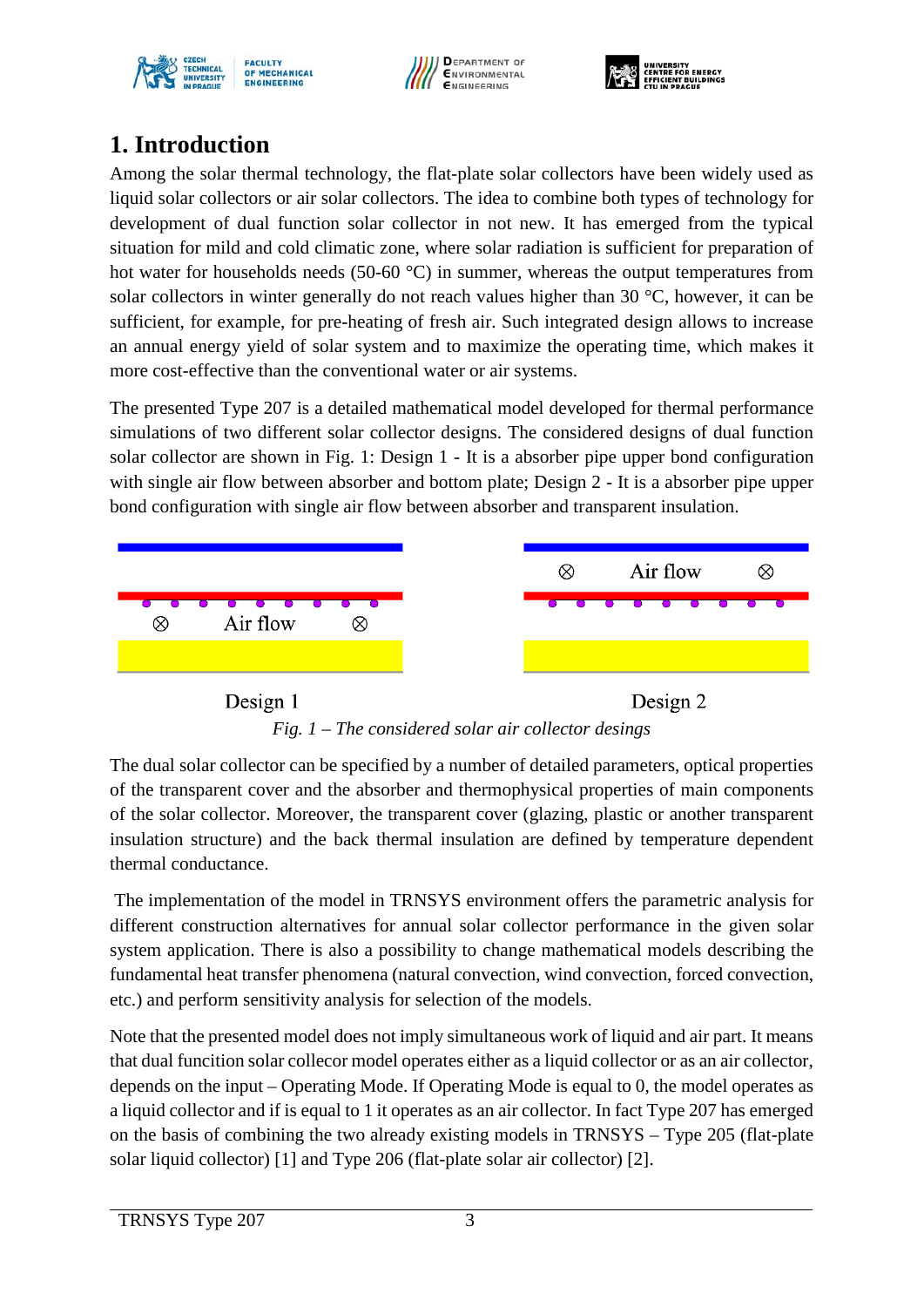





# **2. Parameter-List**

| Nr.            | short                  | explanation                                            | unit                                                                                                                                                                                                                              | range         |
|----------------|------------------------|--------------------------------------------------------|-----------------------------------------------------------------------------------------------------------------------------------------------------------------------------------------------------------------------------------|---------------|
| $\mathbf{1}$   | $\boldsymbol{A}$       | Collector width                                        | $\boldsymbol{m}$                                                                                                                                                                                                                  | [0;inf]       |
| $\overline{c}$ | $\boldsymbol{B}$       | Collector height                                       | $\boldsymbol{m}$                                                                                                                                                                                                                  | [0;inf]       |
| 3              | $\overline{C}$         | Collector length                                       | $\boldsymbol{m}$                                                                                                                                                                                                                  | [0;inf]       |
| $\overline{4}$ | $A_{abs}$              | Absorber area                                          | m <sup>2</sup>                                                                                                                                                                                                                    | [0;inf]       |
| $\overline{5}$ | a <sub>f</sub>         | Front air channel width                                | $\boldsymbol{m}$                                                                                                                                                                                                                  | [0;inf]       |
| 6              | $b_f$                  | Front air channel height                               | $\boldsymbol{m}$                                                                                                                                                                                                                  | [0;inf]       |
| $\overline{7}$ | $C_f$                  | Front air channel length                               | $\boldsymbol{m}$                                                                                                                                                                                                                  | [0;inf]       |
| $\overline{8}$ | a <sub>b</sub>         | Back air channel width                                 | $\boldsymbol{m}$                                                                                                                                                                                                                  | [0;inf]       |
| 9              | b <sub>b</sub>         | Back air channel height                                | $\boldsymbol{m}$                                                                                                                                                                                                                  | [0;inf]       |
| 10             | $\mathcal{C}_{b}$      | Back air channel length                                | $\boldsymbol{m}$                                                                                                                                                                                                                  | [0;inf]       |
| 11             | $\varepsilon_{c2}$     | External surface emissivity of cover $(f_2)$           | $\left[ -\right] % \includegraphics[width=0.9\columnwidth]{figures/fig_10.pdf} \caption{The number of parameters of the estimators in the left and right. The number of parameters are shown in the right.} \label{fig:fig:time}$ | $[0;1]$       |
| 12             | $\varepsilon_{c1}$     | Internal surface emissivity of cover $(f_1)$           | $\left[ -\right]$                                                                                                                                                                                                                 | [0;1]         |
| 13             | $\varepsilon_{abs,f}$  | Front surface emissivity of absorber                   |                                                                                                                                                                                                                                   | [0;1]         |
| 14             | $\varepsilon_{abs,b}$  | Back surface emissivity of absorber                    | $\left[ -\right]$                                                                                                                                                                                                                 | $[0;1]$       |
| 15             | $\varepsilon_{ins}$    | Internal surface emissivity of insulation $(b_1)$      | $\lceil - \rceil$                                                                                                                                                                                                                 | [0;1]         |
| 16             | $\varepsilon_{\!f\!s}$ | External surface emissivity of frame $(b_2)$           | $\lceil - \rceil$                                                                                                                                                                                                                 | [0;1]         |
| 17             | $\varepsilon_{as}$     | Emissivity of adjacent surfaces                        | $\lceil - \rceil$                                                                                                                                                                                                                 | $[0;1]$       |
| 18             | $\tau_n$               | Solar transmittance of the collector cover             |                                                                                                                                                                                                                                   | [0;1]         |
| 19             | $\alpha_{abs}$         | Solar absorptance of the absorber                      | $\left[ -\right] % \includegraphics[width=0.9\columnwidth]{figures/fig_2b} \caption{The number of parameters of the top of the top of the top of the right. The number of points are labeled in the right.} \label{fig:2b}$       | $[0;1]$       |
| 20             | $d_{abs}$              | Thickness of the absorber                              | mm                                                                                                                                                                                                                                | [0;inf]       |
| 21             | $\lambda_{abs}$        | Thermal conductivity of the absorber                   | W/m.K                                                                                                                                                                                                                             | [0;inf]       |
| 22             | W                      | Distance between riser pipes                           | mm                                                                                                                                                                                                                                | [0;inf]       |
| 23             | L                      | Length of riser pipes                                  | $\boldsymbol{m}$                                                                                                                                                                                                                  | [0;inf]       |
| 24             | $D_e$                  | Riser pipe external diameter                           | mm                                                                                                                                                                                                                                | [0;inf]       |
| 25             | $D_i$                  | Riser pipe internal diameter                           | mm                                                                                                                                                                                                                                | [0;inf]       |
| 26             | $\boldsymbol{a}$       | Average bond width                                     | mm                                                                                                                                                                                                                                | [0;inf]       |
| 27             | $\boldsymbol{b}$       | Average bond thickness                                 | mm                                                                                                                                                                                                                                | [0;inf]       |
| 28             | $\lambda_b$            | Bond thermal conductivity                              | W/m.K                                                                                                                                                                                                                             | [0;inf]       |
| 29             | $\boldsymbol{P}$       | Number of riser pipes                                  | $\lceil - \rceil$                                                                                                                                                                                                                 | [0;inf]       |
| 30             | $b_0$                  | 1st-order incidence angle modifier (IAM)               | $\lceil - \rceil$                                                                                                                                                                                                                 | $[0;1]$       |
| 31             | b <sub>1</sub>         | 2nd-order incidence angle modifier (IAM)               | $\left[ -\right]$                                                                                                                                                                                                                 | $[-1;1]$      |
| 32             | $h_{cov0}$             | Thermal conductance of cover 0                         | $W/m^2.K$                                                                                                                                                                                                                         | [0;inf]       |
| 33             | $h_{cov1}$             | Thermal conductance of cover 1                         | $W/m^2$ . $K^2$                                                                                                                                                                                                                   | $[-inf;inf]$  |
| 34             | $h_{cov2}$             | Thermal conductance of cover 2                         | $W/m^2$ . $K^3$                                                                                                                                                                                                                   | $[-inf; inf]$ |
| 35             | $h_{insO}$             | Thermal conductance of back insulation 0               | $W/m^2.K$                                                                                                                                                                                                                         | [0;inf]       |
| 36             | $h_{ins1}$             | Thermal conductance of back insulation 1               | $W/m^2$ . $K^2$                                                                                                                                                                                                                   | $[-inf; inf]$ |
| 37             | $h_{ins2}$             | Thermal conductance of back insulation 2               | $W/m^2$ . $K^3$                                                                                                                                                                                                                   | $[-inf; inf]$ |
| 38             | $M_I$                  | Dual function collector Design                         | $\lceil - \rceil$                                                                                                                                                                                                                 | $[1;2]$       |
| 39             | $M_2$                  | Wind convection model Mode                             | $\lceil - \rceil$                                                                                                                                                                                                                 | [1;4]         |
| 40             | $M_3$                  | Natural convection model Mode                          | $\lceil - \rceil$                                                                                                                                                                                                                 | [1;6]         |
| 41             | $M_{4}$                | Heat transfer fluids model Mode                        | [-]                                                                                                                                                                                                                               | [1;3]         |
| 42             | $M_5$                  | Glycol mass concentration                              | [%]                                                                                                                                                                                                                               | [0;100]       |
| 43             | $M_6$                  | Laminar convection in pipes model Mode                 | $\left[ -\right]$                                                                                                                                                                                                                 | [1;5]         |
| 44             | M <sub>7</sub>         | Turbulent convection heat transfer in pipes model Mode | $[\cdot]$                                                                                                                                                                                                                         | [1;6]         |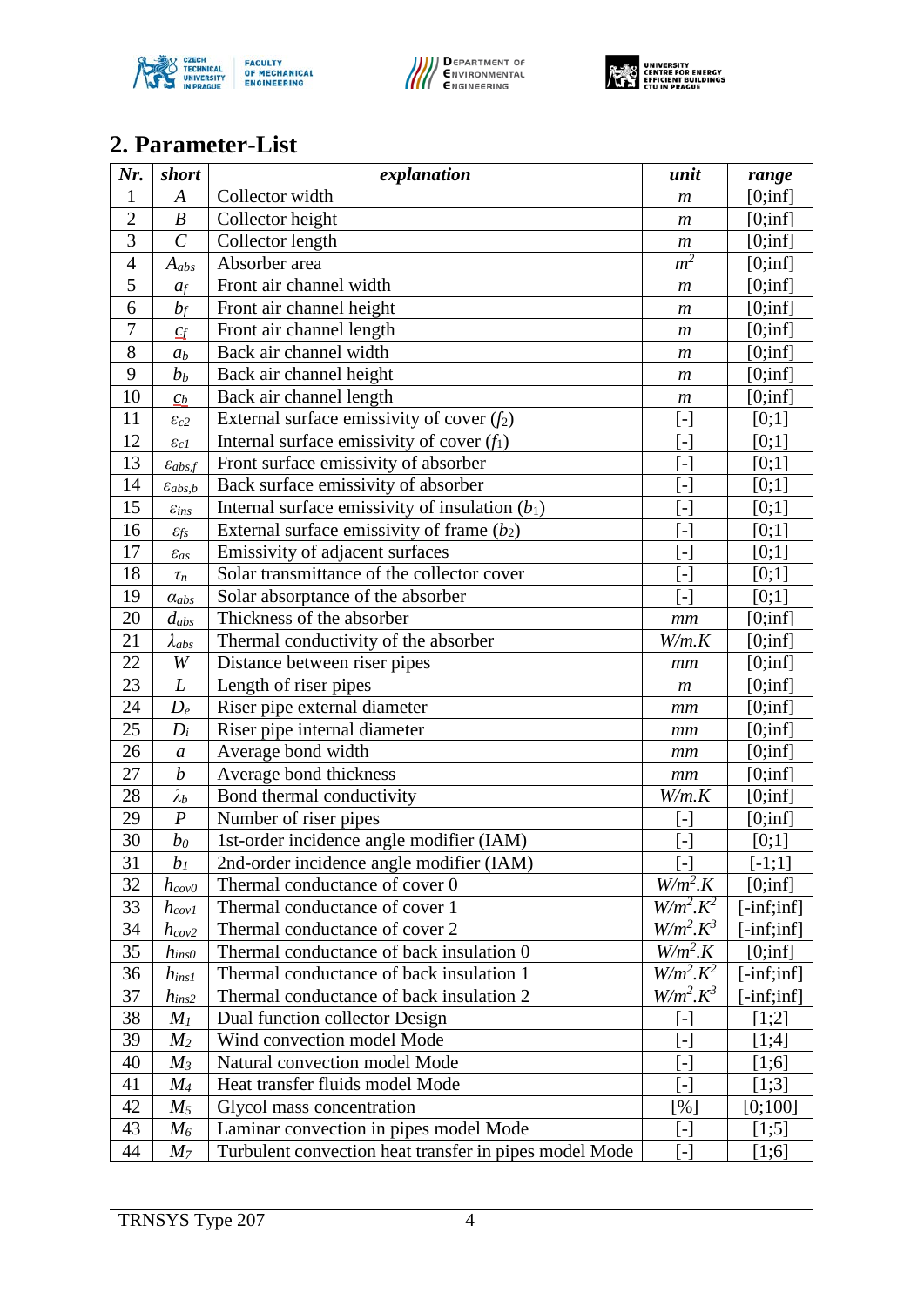





#### **Parameter list** *(Continued)*

| 45 | Mя | Calculation Mode             |     | . . <u>.</u> |
|----|----|------------------------------|-----|--------------|
| 46 | M9 | Forced convection model Mode | . . | . .          |

# **3. Input-List**

| Nr.            | short      | explanation                                              | unit              | range                                   |
|----------------|------------|----------------------------------------------------------|-------------------|-----------------------------------------|
|                | 0          | <b>Operating Mode</b>                                    | $\vert$ – $\vert$ | [0;1]                                   |
| $\overline{2}$ | $t_{in}$   | Inlet liquid temperature                                 | $\rm ^{\circ}C$   | $\left[ \text{inf};+\text{inf} \right]$ |
| 3              | Ѝ          | Inlet liquid flowrate                                    | kg/h              | [0;inf]                                 |
| $\overline{4}$ | $t_{in}$   | Inlet air temperature                                    | $\rm ^{\circ}C$   | $[-inf;+inf]$                           |
| 5              | M          | Inlet air flowrate                                       | kg/h              | [0;inf]                                 |
| 6              | $t_{amb}$  | Ambient temperature                                      | $\rm ^{\circ}C$   | $[-inf;+inf]$                           |
| 7              | $t_{sky}$  | Sky temperature                                          | $\rm ^{\circ}C$   | $[-inf;+inf]$                           |
| 8              | $I_{beam}$ | Beam radiation for collector surface                     | $kJ/h.m^2$        | [0;inf]                                 |
| 9              | $I_{sky}$  | Sky diffuse radiation for collector surface              | $kJ/h.m^2$        | [0;inf]                                 |
| 10             | $I_{gnd}$  | Ground reflected diffuse radiation for collector surface | $kJ/h.m^2$        | [0;inf]                                 |
| 11             | $\theta$   | Incidence angle                                          | deg               | $[0; +inf]$                             |
| 12             | $\varphi$  | Collector slope                                          | deg               | [0;90]                                  |
| 13             | w          | Wind velocity                                            | m/s               | $[0;+inf]$                              |

# **4. Output-List**

| Nr.            | short                        | explanation                     | unit            | range                        |
|----------------|------------------------------|---------------------------------|-----------------|------------------------------|
|                | $t_{in}$                     | Outlet liquid temperature       | $\rm ^{\circ}C$ | $[inf;+inf]$                 |
| $\overline{2}$ | $\dot{M}$                    | Outlet liquid flowrate          | kg/h            | [0;inf]                      |
| 3              | $t_{out}$                    | Outlet air temperature          | $\rm ^{\circ}C$ | $[-inf;+inf]$                |
| $\overline{4}$ | $\dot{M}$                    | Outlet air flowrate             | kgh             | [0;inf]                      |
| 5              | $\boldsymbol{\varPhi}_{out}$ | Useful energy gain of collector | kJ/h            | $[-inf;+inf]$                |
| 6              | n                            | Collector thermal efficiency    | [ _]            | [0;1]                        |
| $\mathbf{r}$   | $t_{abs}$                    | Absorber mean temperature       | $\rm ^{\circ}C$ | $\text{-inf:}\div\text{inf}$ |

# **5. Units conversion**

In the table above, there are several non-SI units. The presented Type 207 computes in the SI units, which are more convenient for calculations. Therefore all non-SI units have to be converted into SI units. The conversion of some non-SI units into SI units is given in [Tab. 1.](#page-4-0)

<span id="page-4-0"></span>*Tab. 1 – Conversation of non-SI units*

| <b>Dimension</b> | <b>Non-SI</b> unit         | <b>Equivalence in SI-units</b>           |
|------------------|----------------------------|------------------------------------------|
| Temperature      | $t\,[\rm ^oC]$             | $\theta = t + 273.15$ [K]                |
| Mass flow        | $\dot{M}$ [kg/h]           | $m = \frac{M}{\frac{3600}{\pi}}$ [kg/s]  |
| Energy flux      | $I$ [kJ/h.m <sup>2</sup> ] | $G = \frac{I}{3.6}$ [W/m <sup>2</sup> ]  |
| Power            | $\Phi_{out}$ [kJ/h]        | $\dot{Q}_u = \frac{\Phi_{out}}{3.6}$ [W] |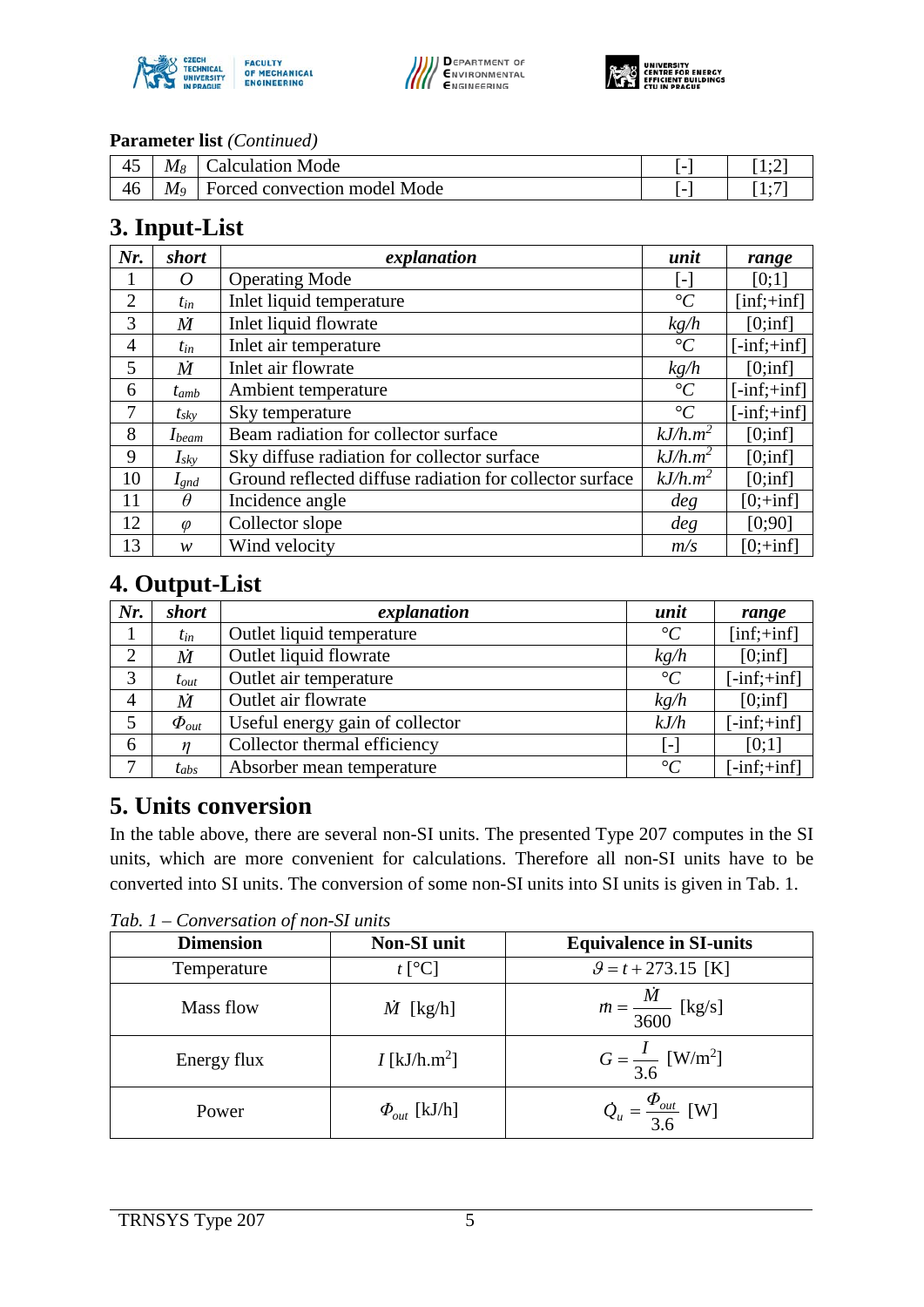





# **6. Operation mode = 0 (Solar liquid collector)**

The core of the Operation mode  $= 0$  is a mathematical model for solar flat-plate liquid collector solving one-dimensional heat transfer balances. Hottel and Woertz [3], Hottel and Whilier [4] and Bliss [5] developed the simplest assumptions: thermal capacitances are neglected and a single value of collector overall heat loss coefficient is considered, which depends on collector characteristics (geometry, mass flow rate, efficiency itself etc.), average plate temperature and external conditions (air, temperature and external heat transfer coefficient). Based on these assumptions and considering that the heat transfer is mainly one-dimensional and predominant in the direction normal to the flow plane, Duffie and Beckman [6] developed a simplified model to characterize the solar collector in steady state conditions.

The mathematical model in general consists of two parts: external energy balance of absorber (heat transfer from absorber surface to ambient environment) and internal energy balance of absorber (heat transfer from absorber surface into heat transfer fluid). Model solves the energy balance of the solar collector under steady-state conditions according to principle Hottel-Whillier equation for usable thermal power

$$
\dot{Q}_u = A_{abs} F_R \left[ \tau_n \alpha_{abs} G_t - U \left( \theta_{in} - \theta_{amb} \right) \right]
$$
\n<sup>(1)</sup>

The main planes of the collector are cover exterior surface  $(f_2)$ , cover interior surface  $(f_1)$ , absorber (*abs*), back insulation interior surface  $(b_1)$ , back frame exterior surface ( $b_2$ ), edge insulation interior surface  $(e_1)$  and edge frame exterior surface  $(e_2)$ . Ambient environment is labeled with (*amb*). A surface temperature is determined for each plane of collector during the calculation procedure. The main collector planes are schematically outlined in [Fig. 2.](#page-5-0)



<span id="page-5-0"></span>*Fig. 2 – Main temperature planes (surfaces) in solar collector model*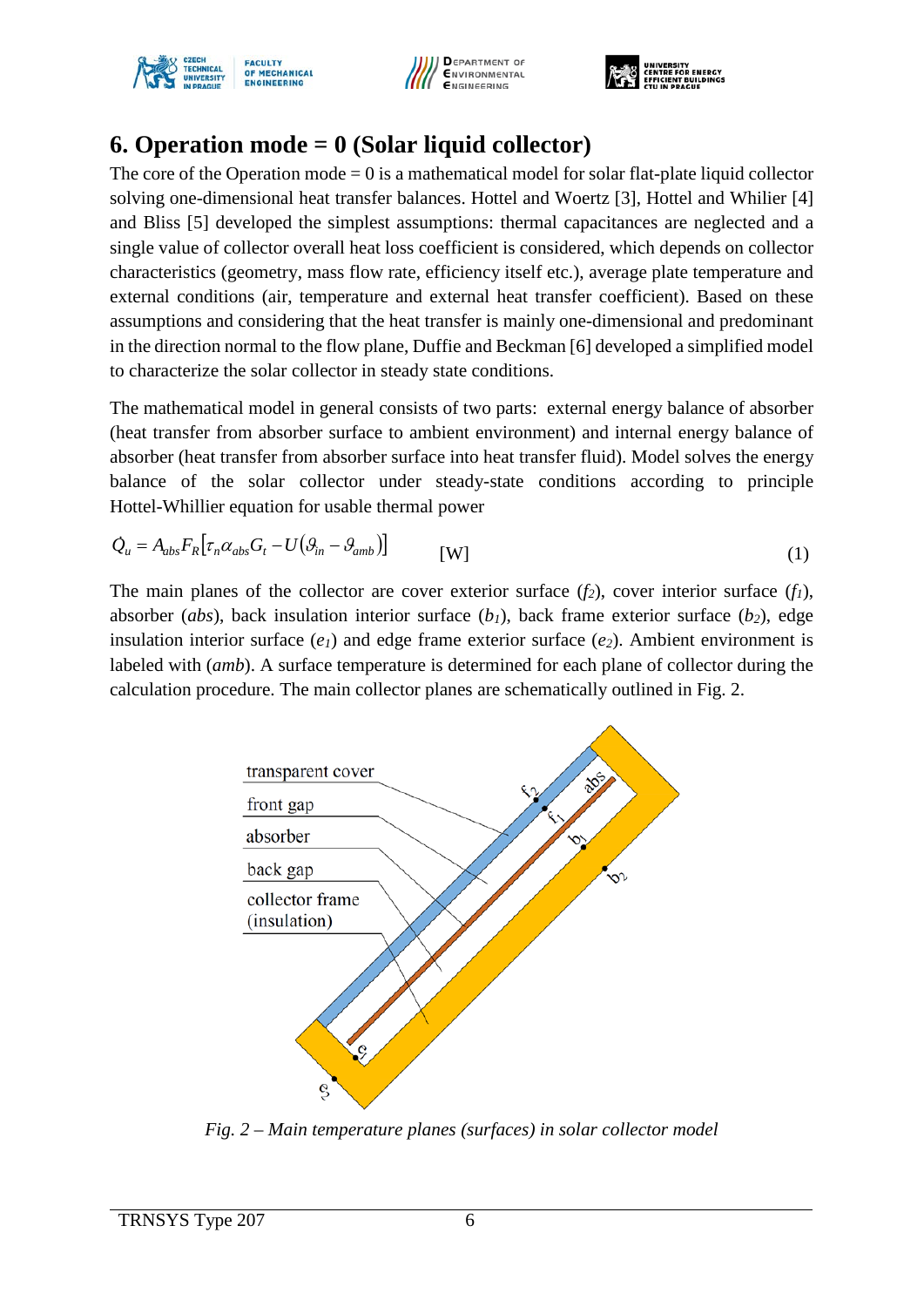





#### *6.1. External energy balance*

The external energy balance consists of:

- 1) the heat transfer by radiation and by natural convection in the gap between absorber surface and transparent cover (respectively back insulation and edge insulation);
- 2) the heat transfer by conduction through transparent cover (respectively back insulation and edge insulation);
- 3) the heat transfer convection and radiation from exterior cover (respectively back frame and edge frame) surface to ambient.

To calculate the heat transfer coefficients properly, temperatures for main collector planes (surfaces) should be known, but on the other side the temperature distribution in the collector is dependent on the heat transfer coefficients values. Therefore, external energy balance of absorber is solved in an iteration loop starting from first estimate of temperatures for each main surface based on given input temperature  $\theta_{in}$  and ambient temperature  $\theta_{amb}$ . The absorber temperature *ϑabs* required in the calculation is estimated in first iteration loop of external balance from  $\theta_{in}$  by relationship:

$$
\mathcal{G}_{\text{abs}} = \mathcal{G}_{\text{in}} + 10 \tag{2}
$$

Then for the calculation of heat transfer coefficients between main collector surfaces  $(f_1, f_2, b_1)$ , *b2, e1*, *e2*), the surface temperatures are needed, but at the start of calculation process the temperatures are not known. In the first iteration step, surface temperatures are estimated from temperature difference between absorber and ambient environment uniformly as follows:

$$
\mathcal{G}_{f1} = \mathcal{G}_{b1} = \mathcal{G}_{ab} - \frac{\mathcal{G}_{abs} - \mathcal{G}_{amb}}{3} \qquad [K]
$$
 (3)

$$
\mathcal{G}_{f2} = \mathcal{G}_{b2} = \mathcal{G}_{e2} = \mathcal{G}_{amb} + \frac{\mathcal{G}_{abs} - \mathcal{G}_{amb}}{3} \quad \text{[K]}
$$

After that heat transfer coefficients can be calculated and collector heat loss coefficients *Uf*, *Ub* and *Ue* can be obtained.



<span id="page-6-0"></span>*Fig. 3 – Schematic detailed layout of external energy balance of absorber*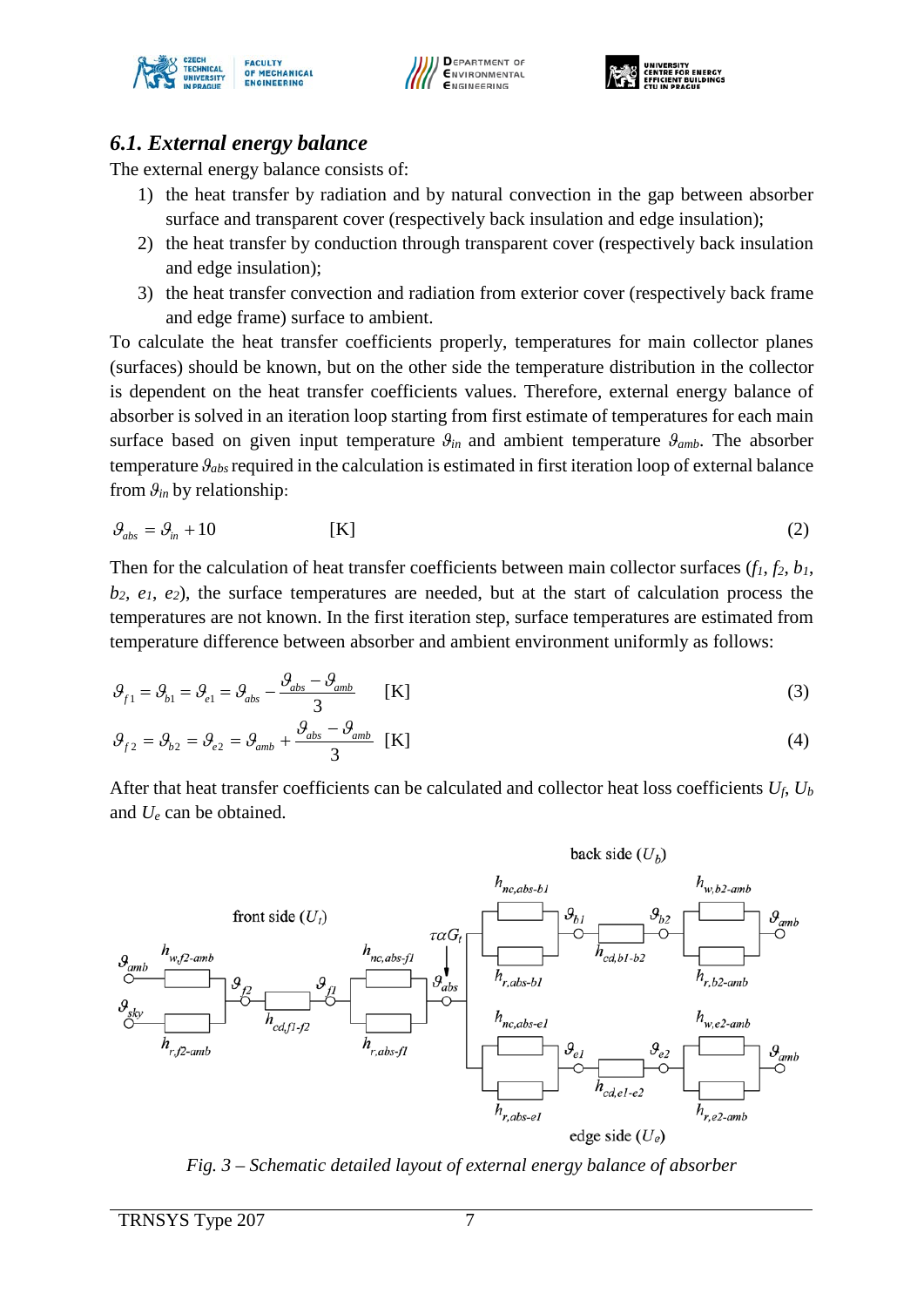





#### *6.1.1. Radiation heat transfer between top surface and sky*

To describe the radiation heat transfer between top surface and sky, the sky area is considered as a black body of equivalent temperature  $\theta_{sky}$ . Equivalent sky temperature  $\theta_{sky}$  is introduced due to fact that sky temperature is not uniform and constant and atmosphere radiates only in certain wavelengths ranges in reality.

Radiation heat transfer coefficient is given by

$$
h_{r,f2-amb} = \varepsilon_{f2} \sigma \frac{\mathcal{G}_{f2}^4 - \mathcal{G}_{sky}^4}{\mathcal{G}_{f2} - \mathcal{G}_{amb}} \quad \text{[W/m}^2 \text{.K]}
$$
 (5)

where

σ is Stefan-Boltzmann constant,  $\sigma = 5.67 \times 10^{-8}$  W/m<sup>2</sup>.K<sup>4</sup>.

## *6.1.2. Wind convection heat transfer from top, bottom and edge surfaces to ambient*

Heat transfer by convection from exterior surface of transparent cover, back side or edge side to ambient environment under realistic conditions (mixed natural and forced wind convection) is quite problematic. A large number of relationships and correlations derived from experiments, more or less reproducing the boundary conditions of solar collector installation, can be found in literature (see [Tab. 2\)](#page-7-0).

| $M_2$          | <b>Author</b> | <b>Equation</b>                  | Range           |
|----------------|---------------|----------------------------------|-----------------|
|                |               | $h_{w,s-amb} = 5.7 + 3.8w$       | for $w < 5$ m/s |
|                | McAdams [7]   | $h_{_{W,S-amb}} = 6.47 w^{0.78}$ | for $w > 5$ m/s |
| $\overline{2}$ | Watmuff [8]   | $h_{w,s-amb} = 2.3 + 3.0w$       | $0 < w < 7$ m/s |
| 3              | Test $[9,10]$ | $h_{w,s-amb} = 8.55 + 2.56w$     | $0 < w < 5$ m/s |
| 4              | Kumar $[11]$  | $h_{w,s-amb} = 10.03 + 4.687w$   | $0 < w < 4$ m/s |

<span id="page-7-0"></span>*Tab. 2 – Wind convection correlations*

#### *6.1.3. Conduction through transparent cover and insulation material*

For a single cover glazing the conductance can be considered as a constant and calculated as

$$
h_{cd,f1-f2} = \frac{\lambda}{d_{f1-f2}} \qquad \text{[W/m}^2.\text{K]}
$$
 (6)

where

*λ* thermal conductivity of cover, W/m.K; *dfl-f2* thickness of cover, m.

In the case of transparent insulation material or in the case of back insulation, thermal conductance of the structure could be determined as a function of mean temperature *ϑs1-s2*

$$
h_{cd,s1-s2} = f(\mathcal{G}_{s1-s2}) = h_{cov0} + h_{cov1}\mathcal{G}_{s1-s2} + h_{cov2}\mathcal{G}_{s1-s2}^2 \qquad \text{[W/m}^2.\text{K]}
$$
 (7)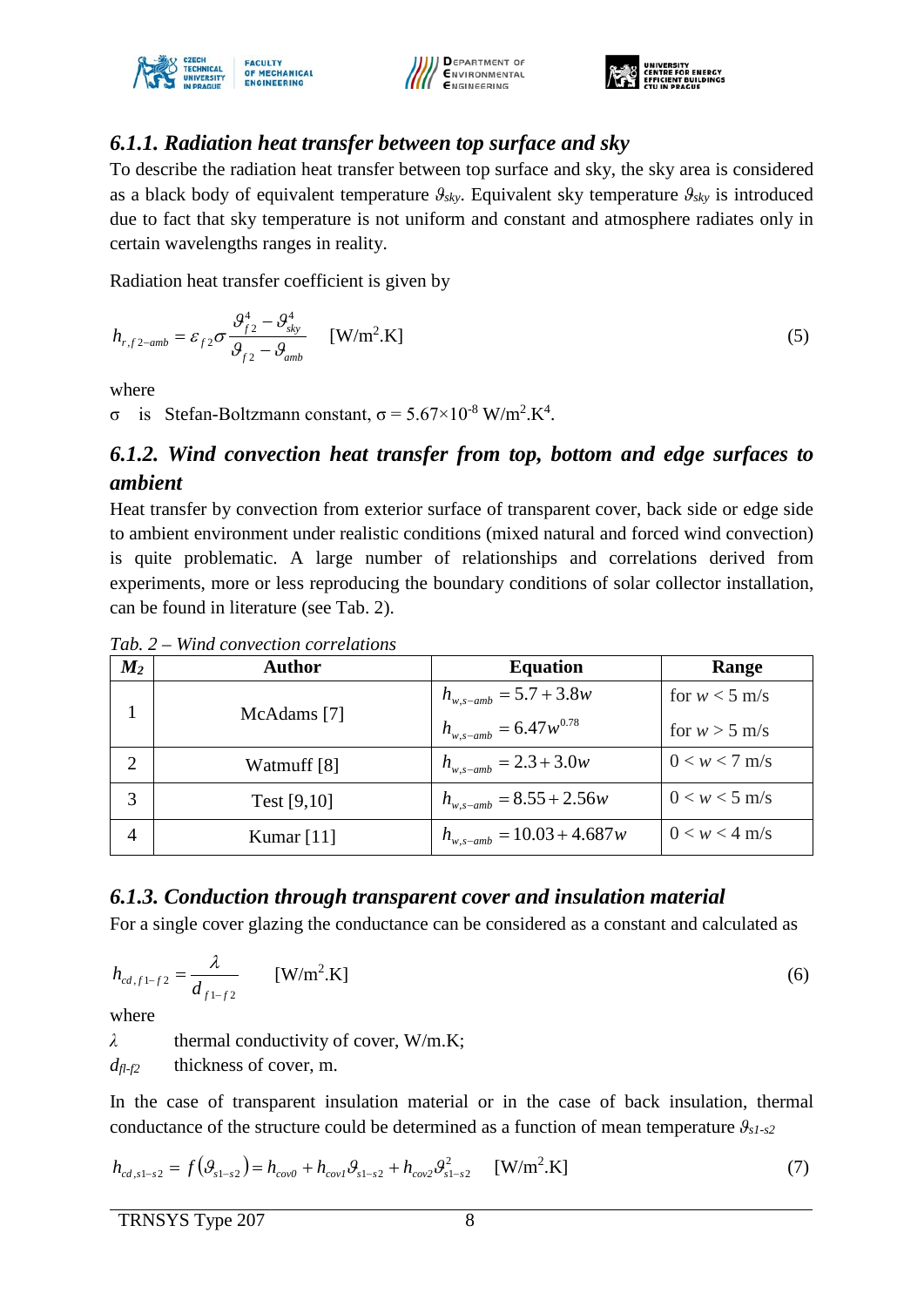





## *6.1.4. Natural convection in closed gas layer between absorber and transparent cover*

Heat transfer by natural convection in the closed gas layer between absorber and transparent cover is characterized by Nusselt number Nu related to characteristic dimension of the layer, the thickness  $b_f$ . Geometric parameters of the gas layer and heat flow direction (upward) are outlined in [Fig. 4.](#page-8-0)



*Fig. 4 – Natural convection in closed gas layer*

<span id="page-8-0"></span>Natural convection heat transfer coefficient for closed inclined layer between absorber and cover glazing can be obtained from

$$
h_{nc} = \frac{\text{Nu}\lambda_g}{b_f} \quad \text{[W/m}^2.\text{K]}
$$
 (8)

where

*λg* is thermal conductivity of still gas for mean temperature *ϑabs-f1* in the gas layer, W/m.K.

Nusselt number for natural convection is dependent on Rayleigh number Ra, i.e. product of Grashof number Gr and Prandtl number Pr.

$$
Ra = Gr Pr \t[-1]
$$
 (9)

Prandtl number can be obtained from the properties of used gas at mean temperature of the layer  $\theta_{abs-fl}$  as given

$$
Pr = \frac{V\rho c}{\lambda} \tag{10}
$$

where

- $\nu$  is kinematic viscosity of gas, m<sup>2</sup>/s;
- density of gas,  $kg/m^3$ ; ρ
- specific thermal capacity of gas, J/kg.K. *c*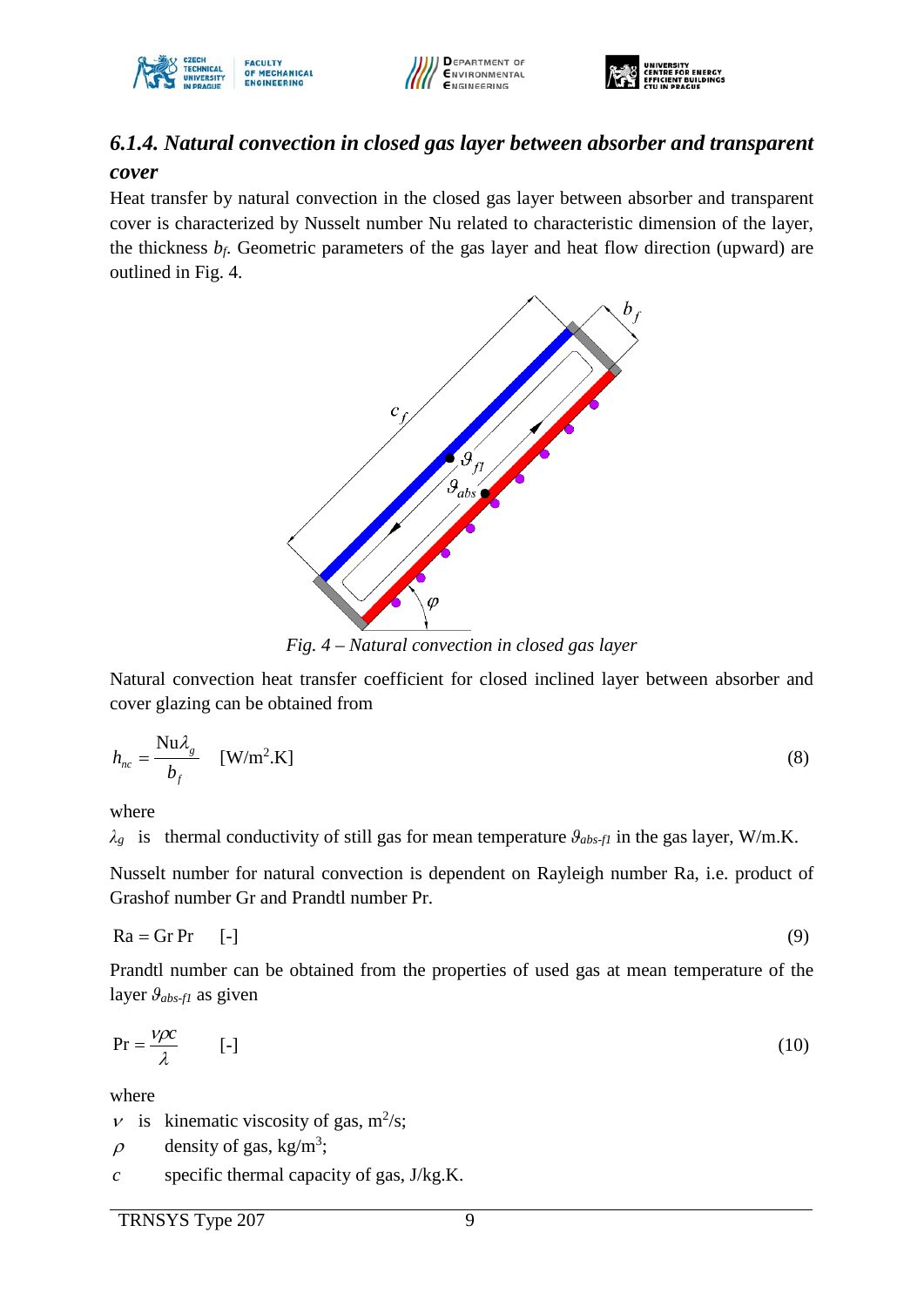





Grashof number Gr*<sup>b</sup>* is given by

$$
Gr = \frac{\beta g b_{f1}^3 \Delta \theta}{v^2} = \frac{1}{\theta_{abs-f1}} \frac{g b_{f1}^3 (\theta_{abs} - \theta_{f1})}{v^2} \qquad [-]
$$
 (11)

where

 $\beta$  is volumetric thermal expansion coefficient, 1/K;

gravity acceleration,  $m/s<sup>2</sup>$ . *g*

Number of published experiments and derived correlations has been found for natural convection heat transfer in sloped enclosure [\(Tab. 3\)](#page-9-0).

| $M_3$          | Author<br><b>Equation</b>                                                                                                               |                                                                                                                                                                                                                                                                                                                                                  | Range                                                                                                                                                            |                            |           |  |
|----------------|-----------------------------------------------------------------------------------------------------------------------------------------|--------------------------------------------------------------------------------------------------------------------------------------------------------------------------------------------------------------------------------------------------------------------------------------------------------------------------------------------------|------------------------------------------------------------------------------------------------------------------------------------------------------------------|----------------------------|-----------|--|
|                |                                                                                                                                         |                                                                                                                                                                                                                                                                                                                                                  | Ra                                                                                                                                                               | $\boldsymbol{\varphi}$     | $c_f/b_f$ |  |
| $\mathbf{1}$   | Hollands [12]                                                                                                                           | $\left  \text{Nu} = 1 + 1.44 \left[ 1 - \frac{1708}{\text{Racos}\,\varphi} \right]^+ \left( 1 - \frac{\left( \sin \varphi \right)^{1.6} 1708}{\text{Racos}\,\varphi} \right) + \left  \left( \frac{\text{Racos}\,\varphi}{5830} \right)^{1/3} - 1 \right  \right $                                                                               | $0 <$ Ra $<$ 10 <sup>5</sup>                                                                                                                                     | $0^\circ - 60^\circ$       | cca 48    |  |
| $\overline{2}$ | Buchberg [13]                                                                                                                           | $Nu_b = 1 + 1.44 \left[ 1 - \frac{1708}{Ra \cos \varphi} \right]$<br>Nu = $0.229(Ra\cos\varphi)^{0.252}$<br>Nu = $0.157$ (Racos $\varphi$ ) <sup>0.285</sup>                                                                                                                                                                                     | $1708 <$ Racos $\varphi < 10^5$<br>5900 <racos<math>\varphi&lt;9.2x10<sup>4</sup><br/><math>9.2x10^4 &lt;</math>Racos<math>\varphi &lt; 10^6</math></racos<math> | $0^\circ - 60^\circ$       |           |  |
| 3              | Randal [14]                                                                                                                             | Nu = $0.118$ [Racos <sup>2</sup> ( $\varphi$ – 45) <sup>[0.29</sup> ]                                                                                                                                                                                                                                                                            | $2.8x10^{3}$ Racos $\varphi$ < 2.2x10 <sup>5</sup> 45°-90°                                                                                                       |                            | $9 - 36$  |  |
| $\overline{4}$ | Schinkel [15]                                                                                                                           | $a(\varphi)$<br>$\varphi$<br>$a(\varphi)$<br>$\varphi$<br>$50^\circ$<br>0.074<br>$0^{\circ}$<br>0.080<br>$60^\circ$<br>0.072<br>$10^{\circ}$<br>0.079<br>Nu = $a(\varphi)$ Ra <sup>1/3</sup><br>$70^{\circ}$<br>0.069<br>$20^{\circ}$<br>0.075<br>$80^{\circ}$<br>0.068<br>0.074<br>$30^\circ$<br>$90^{\circ}$<br>0.062<br>$40^{\circ}$<br>0.074 | $10^5$ < Racos $\varphi$ < 4x10 <sup>6</sup>                                                                                                                     | $0^{\circ}$ -90 $^{\circ}$ | $6 - 27$  |  |
| 5              | Niemann [16]                                                                                                                            | $\boldsymbol{c}$<br>$\boldsymbol{m}$<br>$\boldsymbol{n}$<br>$\varphi$<br>$Nu = 1 + \frac{m(Ra)^c}{Ra + n}$<br>$0^{\circ}$<br>0.32x10 <sup>4</sup><br>0.0700<br>1.333<br>$45^\circ$<br>0.0430<br>0.41x10 <sup>4</sup><br>1.360<br>1.01x10 <sup>4</sup><br>$90^\circ$<br>0.0236<br>1.393                                                           | $10^2$ < Ra < $10^8$                                                                                                                                             |                            |           |  |
| 6              | Matuska [17]                                                                                                                            | Nu = $(0.1464 - 2.602 \times 10^{-4} \varphi - 2.046 \times 10^{-6} \varphi^2)$ Ra <sup>0.29</sup>                                                                                                                                                                                                                                               | integral correlation (see [5])                                                                                                                                   |                            |           |  |
|                | superscript + indicates that content of brackets is considered only for positive values, for negative values the content is equal to 0. |                                                                                                                                                                                                                                                                                                                                                  |                                                                                                                                                                  |                            |           |  |

<span id="page-9-0"></span>*Tab. 3 – Selected correlations for natural convection in the sloped closed gas layer*

# *6.1.5. Radiation heat transfer between parallel plates*

Radiation heat transfer coefficient between absorber and interior surface of transparent cover between absorber and insulation can be obtained from

$$
h_{r,abs-s} = \frac{\sigma}{\frac{1}{\varepsilon_{abs}} + \frac{1}{\varepsilon_s} - 1} \frac{\mathcal{G}_{abs}^4 - \mathcal{G}_s^4}{\mathcal{G}_{abs} - \mathcal{G}_s}
$$
 [W/m<sup>2</sup>.K] (12)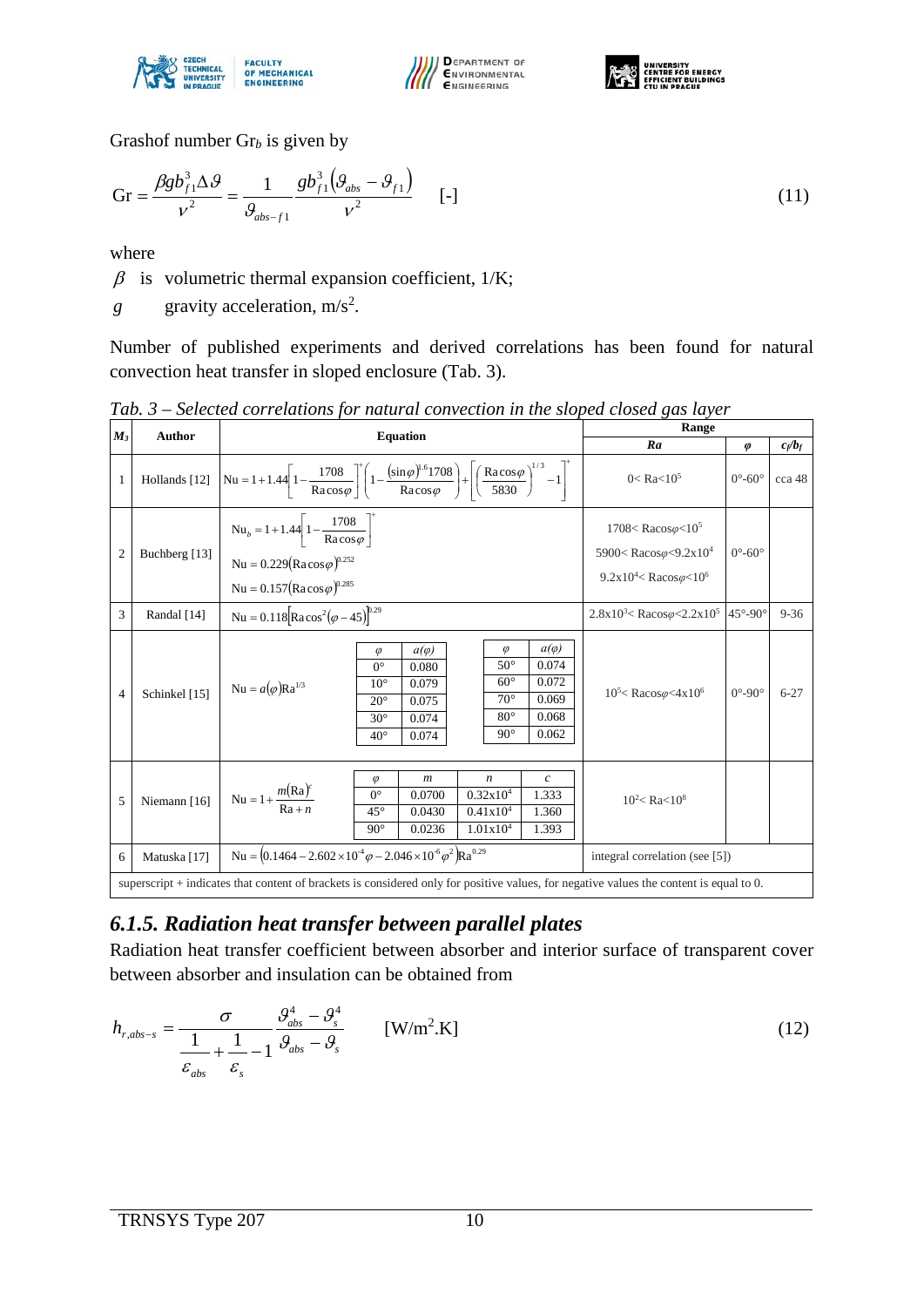





#### *6.1.6. Natural convection between absorber and back insulation*

Natural convection heat transfer coefficient in enclosed gas layer between absorber and insulation is given by similar equation as in 6.1.4. Geometric parameters of gas layer and heat flow direction (downward) are outlined in [Fig. 5.](#page-10-0)



*Fig. 5 – Natural convection in closed gas layer (heat flow downward)*

<span id="page-10-0"></span>
$$
h_{nc,abs-b1} = \frac{\text{Nu}\lambda_g}{b_b} \qquad \text{[W/m}^2.\text{K]}
$$
 (13)

where

*λg* is thermal conductivity of still gas for mean temperature *ϑabs-b1* in the gas layer, W/m.K.

A literature review has been done to find proper equation for heat transfer coefficient for the case of natural convection in gas enclosure (closed gas layer) with heat flow downward required. Only one general equation has been obtained. Arnold et al. [18] suggest correlation based on Nusselt number obtained for vertical gas layer (90°) as a sinus function in the range of 90-180° as given

$$
Nu = 1 + [Nu(\varphi = 90^{\circ}) - 1]sin(180^{\circ} - \varphi) \qquad [-]
$$
 (14)

## *6.1.7. Radiation heat exchange between back and edge frame and adjacent ambient surfaces*

Radiation heat transfer coefficient between exterior surface of collector back and edge frame and adjacent surfaces in ambient environment (roof) related to ambient temperature *ϑamb* can be expressed as

$$
h_{r,s-amb} = \frac{\sigma}{\frac{1}{\varepsilon_{fs}} + \frac{1}{\varepsilon_{as}} - 1} \frac{\mathcal{G}_s^4 - \mathcal{G}_{amb}^4}{\mathcal{G}_s - \mathcal{G}_{amb}} \text{ [W/m}^2 \text{.K]}
$$
(15)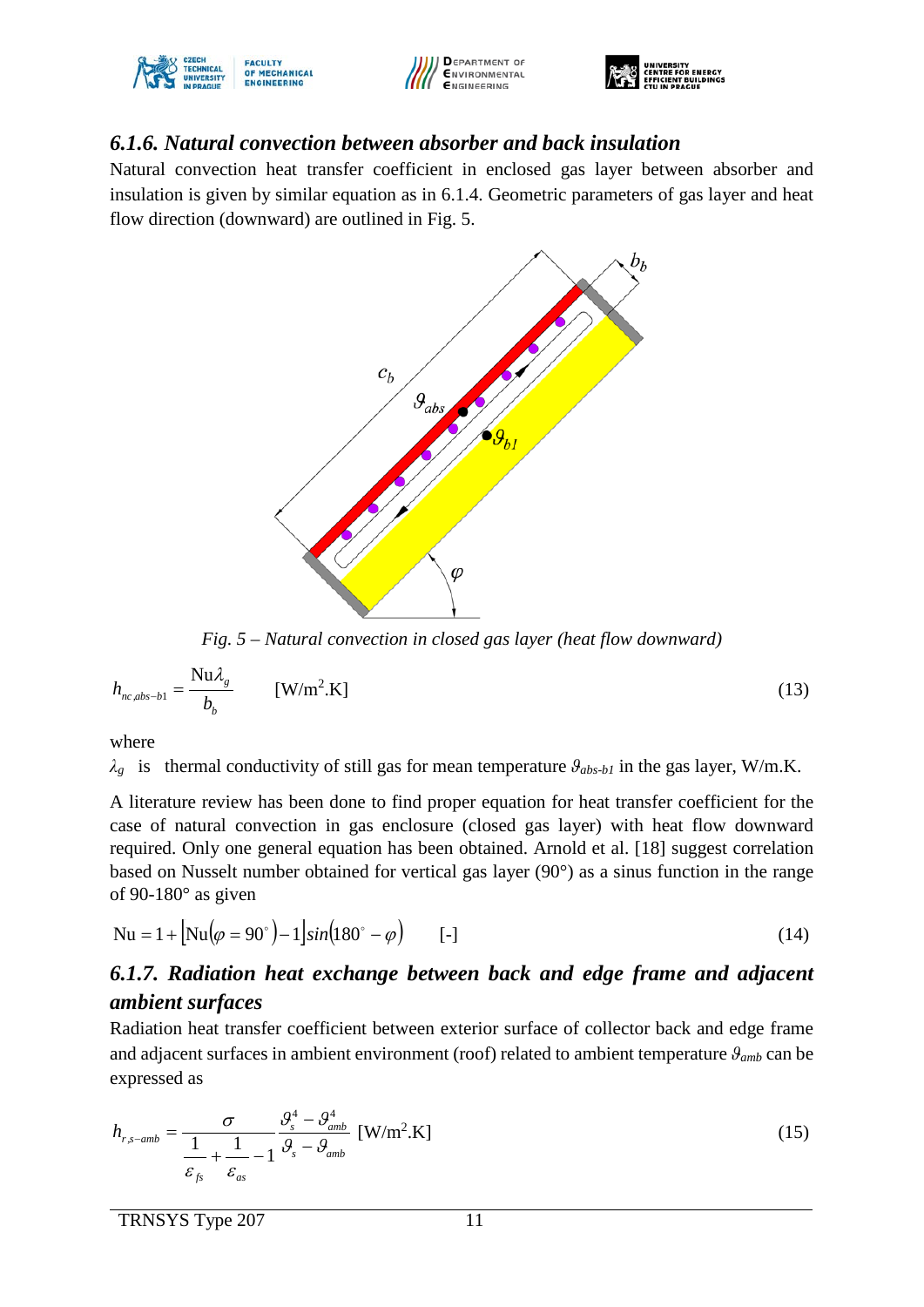





### *6.1.8. Radiation and convection heat exchange between absorber and edge insulation*

The estimation of edge losses is complicated for most collectors. However the edge losses are small for a standard size of collector box and it is not necessary to predict them with great accuracy. According to Duffie and Beckman [6] the magnitudes of the thermal resistance of convection and radiation heat transfer between absorber and edge insulation are much smaller than that of conduction through edge insulation and heat transfer from the edge frame of the collector to surroundings. Therefore it can be assumed that the temperature of edge insulation  $\mathcal{G}_{e1}$  is equal to absorber temperature  $\mathcal{G}_{abs}$ .

#### *6.1.9. Collector heat loss coefficient* **(***U-value***)**

As illustrated in [Fig. 3](#page-6-0) heat loss coefficient for front side of the collector *Uf* can be determined as

$$
U_f = \frac{1}{\frac{1}{h_{r,f2-amb} + h_{conv,f2-amb}} + \frac{1}{h_{cond,f1-f2}} + \frac{1}{h_{r,abs-f1} + h_{conv,abs-f1}}} [W/m^2.K]
$$
(16)

By analogy, heat loss coefficient for back side *Ub* and for edge side *Ue* of the collector can be determined as

1 = [W/m2 *U* .K] (17) *b* 1 1 1 + + *h h h h h* <sup>−</sup> <sup>−</sup> <sup>−</sup> <sup>−</sup> + <sup>−</sup> + *r b amb conv b amb cond b b r abs b conv abs b* , 2 , 2 , 1 2 , 1 , 1 1 = [W/m2 *U* .K] (18) *e* 1 1 + *h h h* + *r e amb conv e amb cond e e* , 2 , 2 , 1 2 − − − 

<span id="page-11-0"></span>*Fig. 6 – Collector heat loss with respect to aperture and gross area*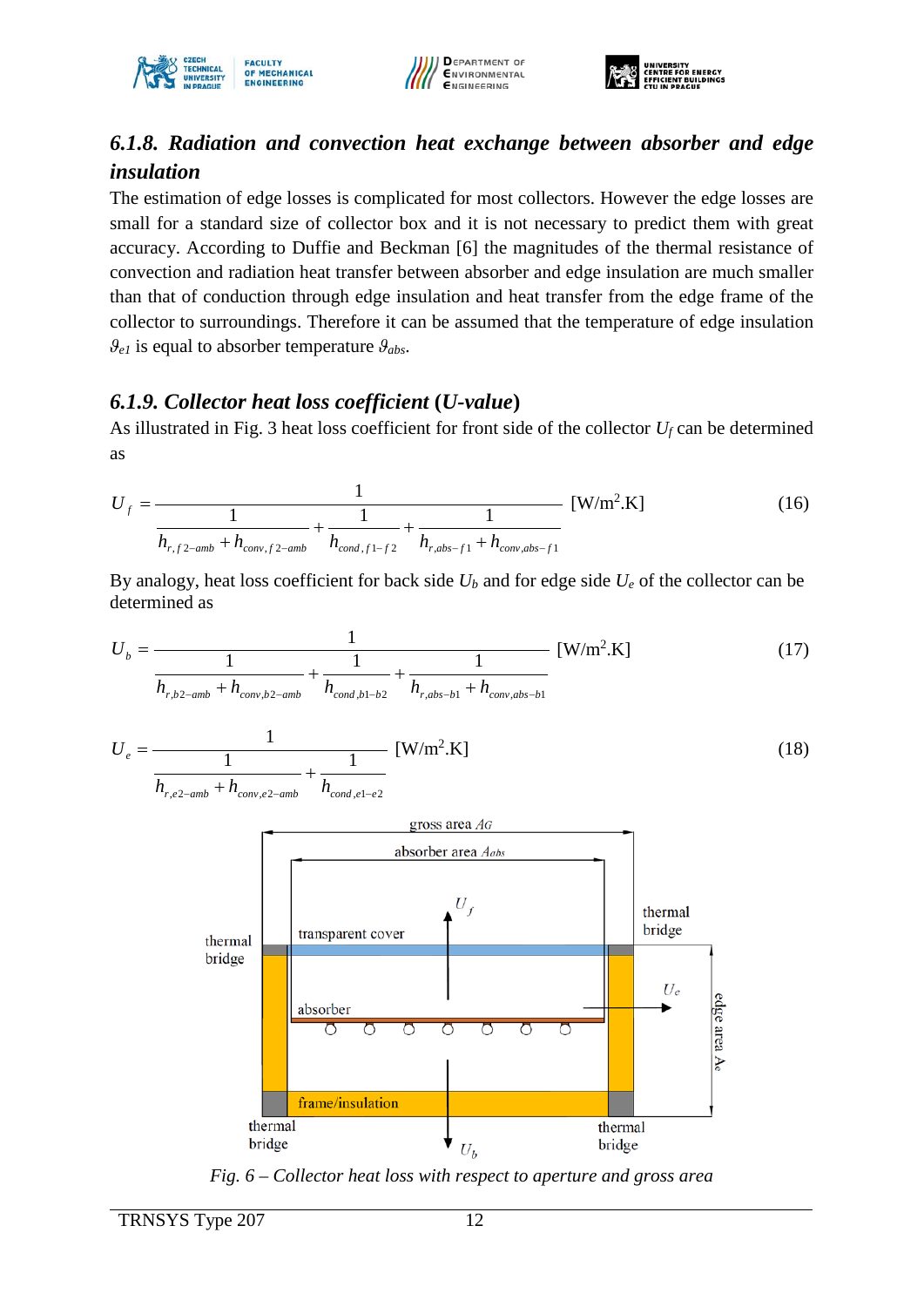





Overall heat loss of solar collector (*U*-value) is related to gross dimensions (gross collector area *A<sub>G</sub>*) as illustrated in [Fig. 6](#page-11-0) to cover the effect of thermal bridges not to underestimate the heat loss. On the other side, the usable heat output of the collector refers to absorber area *Aabs*, therefore overall collector heat loss coefficient *U* used in the internal energy balance calculations should be also related to absorber area *Aabs*.

The overall heat loss coefficient *U* based on absorber area can be obtain as

$$
U = \left(U_f + U_b + U_e \frac{A_e}{A_G}\right) \frac{A_G}{A_{abs}} \qquad \text{[W/m}^2 \text{.K]}
$$
 (19)

#### *6.1.10. Recalculation of surface temperatures*

Since heat transfer and heat loss coefficients have been calculated for incorrect temperatures (first estimates), next iteration step should follow. From heat transfer coefficients and heat flows through front, back and edge side of the solar collector the temperature distribution can be obtained by reverse calculation process as follows

$$
\mathcal{G}_{f1} = \mathcal{G}_{abs} - \frac{U_f \left( \mathcal{G}_{abs} - \mathcal{G}_{amb} \right)}{h_{r, abs-f1} + h_{nc, abs-f1}}
$$
 [K] (20)

$$
\mathcal{G}_{f2} = \mathcal{G}_{amb} + \frac{U_f \left( \mathcal{G}_{abs} - \mathcal{G}_{amb} \right)}{h_{r,f2-amb} + h_{w,f2-amb}}
$$
 [K] (21)

Analogous to front side surface temperatures calculation, for back side and edge side can be applied

$$
\mathcal{G}_{b1} = \mathcal{G}_{abs} - \frac{U_b \left( \mathcal{G}_{abs} - \mathcal{G}_{amb} \right)}{h_{r, abs-b1} + h_{n, abs-b1}}
$$
 [K] (22)

$$
\mathcal{G}_{b2} = \mathcal{G}_{amb} + \frac{U_b \left(\mathcal{G}_{abs} - \mathcal{G}_{amb}\right)}{h_{r,b2-amb} + h_{w,b2-amb}}
$$
 [K] (23)

$$
\mathcal{G}_{e1} = \mathcal{G}_{abs} \tag{24}
$$

$$
\mathcal{G}_{e2} = \mathcal{G}_{amb} + \frac{U_e \left(\mathcal{G}_{abs} - \mathcal{G}_{amb}\right)}{h_{r,e2-amb} + h_{w,e2-amb}}
$$
 [K] (25)

The new and more correct values of surface temperatures are used in next iteration step for calculation of individual heat transfer coefficients between the surfaces and new and more correct value of heat loss coefficient *U* (see [Fig. 3\)](#page-6-0).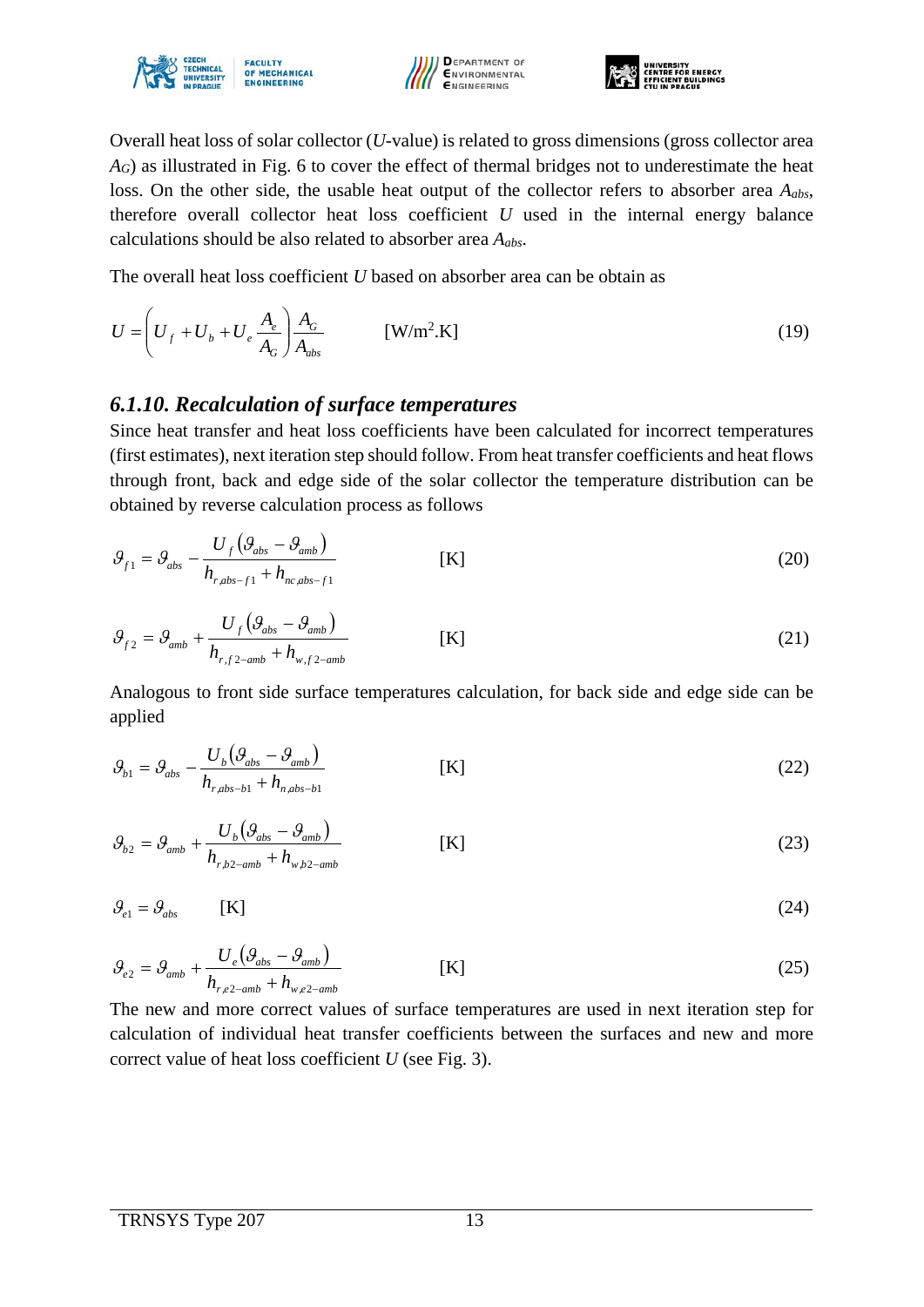





#### *6.2. Internal energy balance*

The internal energy balance considers:

- 1) fin heat transfer by conduction;
- 2) heat transfer by conduction through the bond between absorber and pipes;
- 3) heat transfer by forced convection from interior surface of pipe to fluid.

Internal energy balance proceeds in its own iteration loop with respect to relative dependence between mean fluid temperature *ϑmean* and forced convection heat transfer coefficients in absorber pipe register.

In the first iteration cycle of internal energy balance, the mean fluid temperature is estimated from  $\theta_{in}$  by relationship:

$$
\mathcal{G}_{mean} = \mathcal{G}_{in} + 10 \tag{26}
$$

With use of this first estimate of mean fluid temperature *ϑmean* the collector efficiency factor *F′*, collector heat removal factor *FR*, usable thermal power and efficiency of solar collector can be calculated.

#### *6.2.1. Fin efficiency F*

When considered absorber element as a fin, it is convenient to introduce the concept of fin efficiency given by

$$
F = \frac{\tanh[m(W - 2a)/2]}{m(W - 2a)/2}
$$
 [ -] (27)

where

$$
m = \sqrt{\frac{U}{\lambda_{abs} d_{abs}}} \tag{28}
$$

### *6.2.2. Collector efficiency factor F'*

Except the conduction heat transfer by the fin, also conduction through the bond fin-pipe and heat transfer from pipe to liquid by forced convection influence the overall heat transfer from absorber surface to heat transfer liquid. Collector or absorber efficiency factor *F′* is introduced to describe how "efficient" the heat transfer from absorber surface to heat transfer fluid is. For the most used upper bond configuration of absorber [\(Fig. 7\)](#page-14-0) the efficiency factor is given as

$$
F' = \frac{1/U}{W \left[ \frac{1}{U[2a + (W - 2a)F]} + \frac{1}{C_b} + \frac{1}{h_i \pi D_i} \right]}
$$
 [ -] (29)

where

 $h_i$  is forced convection heat transfer coefficient in riser pipe,  $W/m^2K$ .

*Cb* bond thermal conductance calculated from

$$
C_b = \frac{\lambda_b a}{b} \tag{30}
$$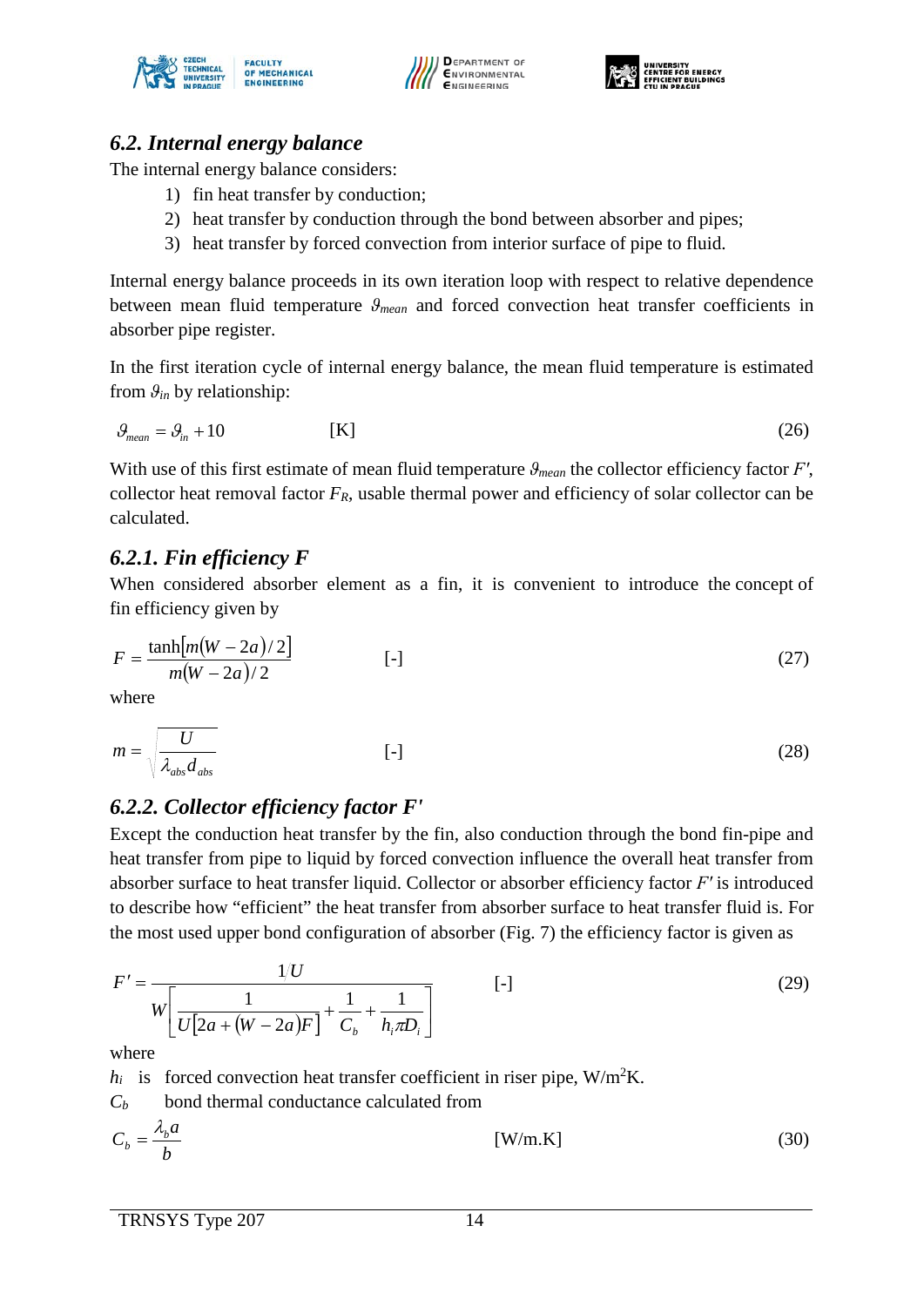

*Fig. 7 – Absorber-pipe upper bond configuration*

### <span id="page-14-0"></span>*6.2.3. Forced convection heat transfer in pipes (hi)*

Forced convection heat transfer coefficient between the fluid and wall in absorber riser pipe is determined from Nusselt number

$$
h_i = \text{Nu}_D \frac{\lambda_f}{D_i} \tag{31}
$$

where

*λf* is thermal conductivity of heat transfer fluid, W/m.K.

Laminar forced convection heat transfer in circular pipes is widely described in literature. [Tab. 4](#page-14-1) shows correlations for Nusselt number for laminar forced convection heat transfer found in literature. In the case of developing flow, dimensionless longitudinal coordinate *x\** is defined as inverse value of Graetz number characterizing the laminar flow in pipes as given in equation

$$
x^* = \mathbf{G} \mathbf{z}^{-1} = \frac{L/D_i}{\mathbf{Re}_D \mathbf{Pr}} \quad \text{[-]}
$$

| $M_{6}$        | <b>Author</b> | <b>Equation</b>                                                                                                | <b>Conditions</b>                                                          |
|----------------|---------------|----------------------------------------------------------------------------------------------------------------|----------------------------------------------------------------------------|
|                | Shah [18]     | $NuD = 4.364$                                                                                                  | fully developed velocity<br>and temperature profile,<br>constant heat flux |
| $\overline{2}$ | Shah [18]     | $Nu_{D} = 1.953x^{2}$<br>$x^* \le 0.03$<br>Nu <sub>D</sub> = 4.364 + $\frac{0.0722}{x^*}$<br>$x^* > 0.03$      | entry region of length $L$ ,<br>developing profile,<br>constant heat flux  |
| 3              | Hausen [19]   | Nu <sub>D</sub> = 3.66 + $\frac{0.668(D/L) \text{Re}_D \text{Pr}}{1 + 0.04[(D/L) \text{Re}_D \text{Pr}^{2/3}}$ | entry region of length $L$ ,<br>developing profile                         |

<span id="page-14-1"></span>*Tab. 4 – Correlations for laminar forced convection heat transfer in pipes*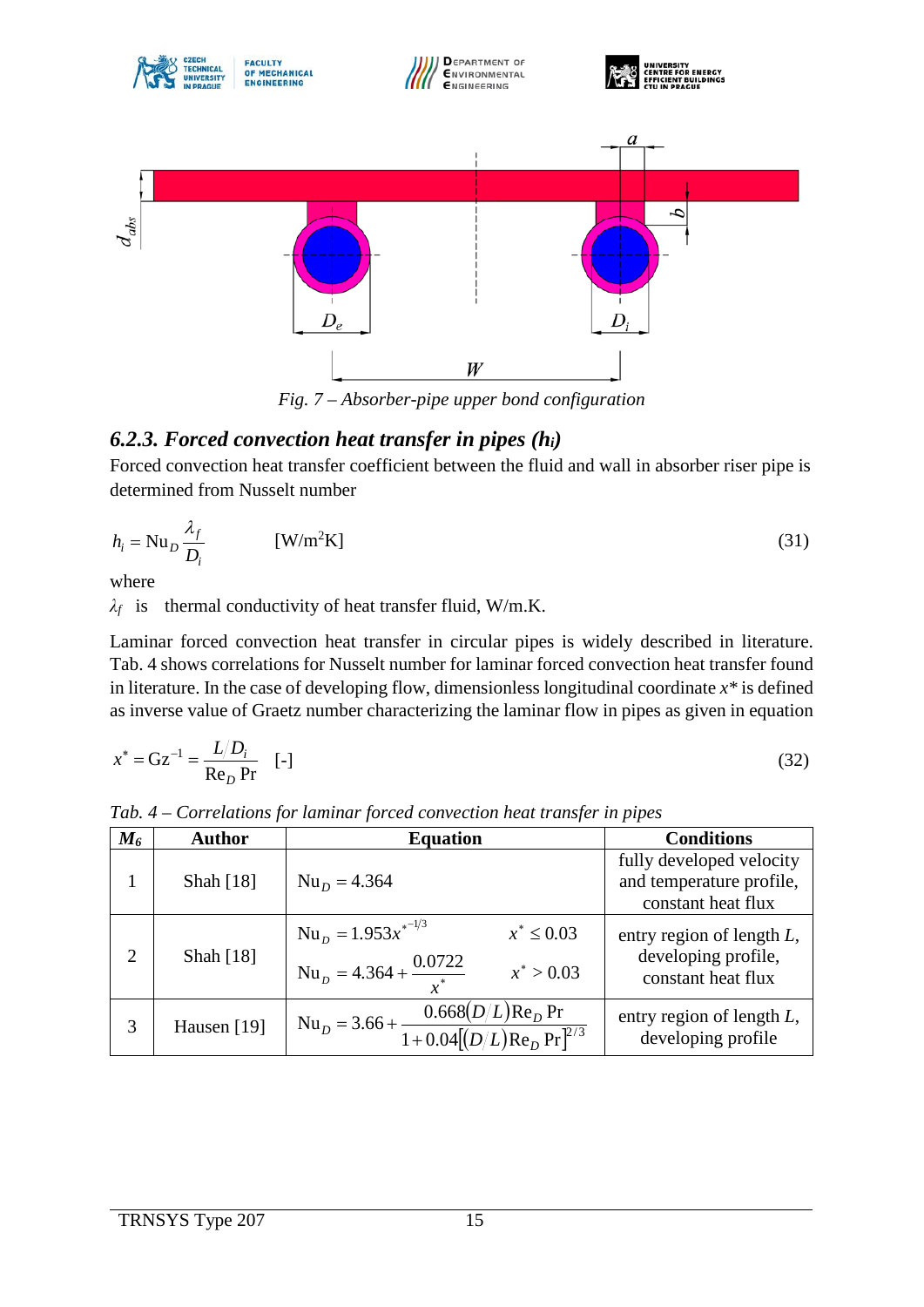





*[Tab. 4](#page-14-1) (Continued)*

| $\overline{4}$ | Sieder-Tate<br>[20]          | Nu <sub>D</sub> = 1.86 $\left(\frac{1}{x^*}\right)^{1/3} \left(\frac{\mu}{\mu}\right)$ | entry region - thermally<br>and hydraulically<br>developing flow<br>0.48 < Pr < 16700<br>0.0044< $\left(\frac{\mu}{\mu}\right)$ < 9.75<br>recommended for<br>$\left(\frac{1}{r^*}\right)^{1/3} \left(\frac{\mu}{\mu}\right)^{0.14} > 2$<br>else fully developer<br>profile |
|----------------|------------------------------|----------------------------------------------------------------------------------------|----------------------------------------------------------------------------------------------------------------------------------------------------------------------------------------------------------------------------------------------------------------------------|
| 5              | Churchill and<br>Ozoe $[21]$ | Nu <sub>D</sub> = $\frac{2 \cdot 0.6366[(4/\pi)x*]^{-1/2}}{1 + (Pr/0.0468)^{2/3}}$     | entry region - thermally<br>and hydraulically<br>developing flow<br>Pr > 2<br>$10^{-7} < x < 10^{-3}$                                                                                                                                                                      |

In the case of turbulent flow, different set of equations (see [Tab. 5\)](#page-15-0) is applicable to calculation of the Nusselt number, mostly in the form

$$
\mathrm{Nu}_{D} = A \mathrm{Re}_{D}^{m} \mathrm{Pr}^{n} \left[ - \right] \tag{33}
$$

The turbulent flow inside the riser pipes of solar collectors is very rare when using antifreeze water-glycol mixtures as heat transfer fluid with high viscosity.

| M <sub>7</sub> | <b>Author</b>                      | <b>Equation</b>                                                                                                                                                                                                  | <b>Conditions</b>                                                              |
|----------------|------------------------------------|------------------------------------------------------------------------------------------------------------------------------------------------------------------------------------------------------------------|--------------------------------------------------------------------------------|
| 1              | Colburn $[22]$                     | $Nu_D = 0.023 \text{Re}_D^{4/5} \text{Pr}^{1/3}$                                                                                                                                                                 | $2x10^4$ < Re <sub>D</sub> < 10 <sup>6</sup>                                   |
| $\overline{2}$ | Dittus-Boelter [23]                | $Nu_D = 0.023 \text{Re}_D^{4/5} \text{Pr}^{0.4}$<br>for heating<br>$Nu_{D} = 0.023 \text{Re}_{D}^{4/5} \text{Pr}^{0.3}$<br>for cooling                                                                           | 0.7 < Pr < 120<br>$2500 <$ Re <sub>D</sub> <<br>$1.24 \times 10^5$<br>L/D > 60 |
| 3              | Kakac [24]                         | $Nu_{D} = 0.023 \text{Re}_{D}^{4/5} \text{Pr}^{0.4}$<br>for heating<br>$Nu_{D} = 0.026 \text{Re}_{D}^{4/5} \text{Pr}^{0.4}$<br>for cooling                                                                       |                                                                                |
| $\overline{4}$ | Petukhov-Kirillov-<br>Popov $[25]$ | $\text{Nu}_D = \frac{(f/8)\text{Re}_D \text{Pr}}{1.07 + 12.7(f/8)^{1/2}(\text{Pr}^{2/3} - 1)}$<br>friction factor according Moody diagram<br>smoth pipes $f = (1.82 \log_{10} \text{Re}_{\text{D}} - 1.64)^{-2}$ | 0.5 < Pr < 2000<br>$10^4$ < Re <sub>D</sub> < 5x10 <sup>6</sup>                |
| 5              | Gnielinski [26]                    | $Nu_D = \frac{(f/8)(Re_D - 1000)Pr}{1 + 12.7(f/8)^{1/2}(Pr^{2/3} - 1)}$<br>friction factor according Moody diagram<br>smoth pipes $f = (0.79 \ln \text{Re}_p - 1.64)^{-2}$                                       | 0.5 < Pr < 2000<br>$10^4$ < Re <sub>D</sub> < 5x10 <sup>6</sup>                |

<span id="page-15-0"></span>*Tab. 5 – Correlations for laminar forced convection heat transfer in pipes*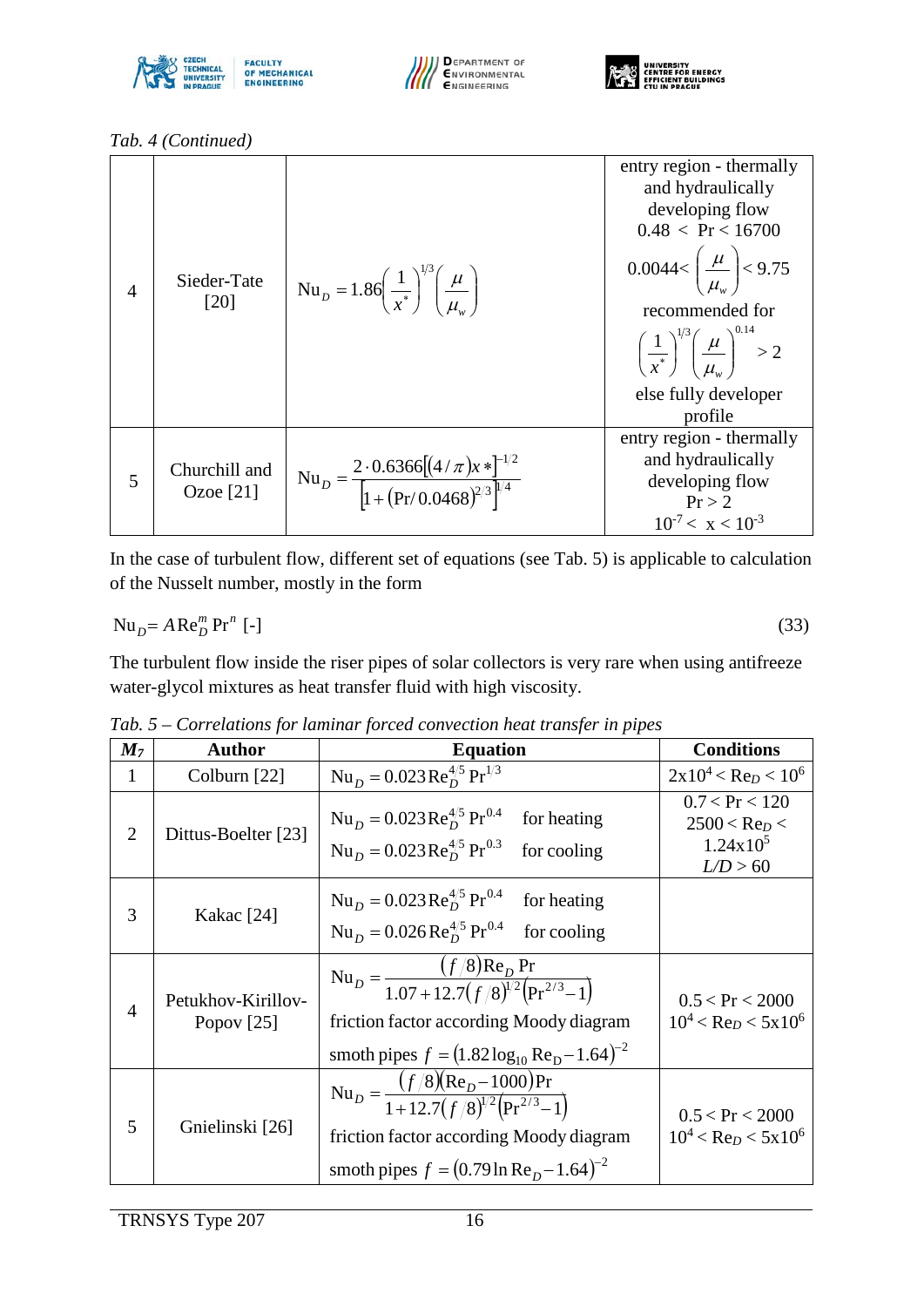





*[Tab. 5](#page-15-0) (Continued)*

| $4+Pr$ |  |  | Sleicher-Rouse | $Nu_{D} = 5 + 0.015 \text{Re}_{D}^{a} \text{Pr}^{b}$<br>$a = 0.88 - \frac{0.24}{b}$ $b = 0.333 + 0.5e^{-0.6}$ | $0.1 < Pr < 10^4$<br>$10^4$ < Re <sub>D</sub> < 10 <sup>6</sup> |
|--------|--|--|----------------|---------------------------------------------------------------------------------------------------------------|-----------------------------------------------------------------|
|--------|--|--|----------------|---------------------------------------------------------------------------------------------------------------|-----------------------------------------------------------------|

# *6.2.4. Collector heat removal factor FR*

It is convenient to define a quantity that relates the actual useful energy gain of a collector to the useful gain if the whole collector surface were at the fluid inlet temperature. This quantity is called the collector heat removal factor  $F_R$ . In equation form it is

$$
F_R = \frac{\dot{m}c_f}{A_{abs}U} \left[ 1 - \exp\left( -\frac{A_{abs}UF'}{\dot{m}c_f} \right) \right] [-1]
$$
 (34)

where

 $c_f$  is specific thermal capacity of fluid,  $J/kg.K$ ;

*m* total mass flow rate of fluid through solar collector, kg/s.

Collector heat removal factor  $F_R$  is equivalent to the effectiveness of a conventional heat exchanger, which is defined as ratio of the actual heat transfer to the maximum possible heat transfer. Maximum possible useful heat gain in a solar collector occurs when the whole absorber is at the inlet fluid temperature (no temperature increase along the riser pipes, minimized heat loss).

### *6.2.5. Incident angle modifier Knet*

The collector absorbs only a portion of the solar irradiance due to the optical properties of the transparent cover and absorber plate, which are described in the *τnαabs* and the *IAM* parameters for each irradiance component (*Kbeam*, *Ksky*, *Kgnd*). Incident angle modifiers are calculated separately for beam  $(G_{beam})$ , sky  $(G_{sky})$  and ground radiation  $(G_{gnd})$ . The net incident angle modifier for all incident radiation is calculated by weighting each component by the corresponding modifier.

$$
K_{net} = \frac{G_{beam}K_{beam} + G_{sky}K_{sky} + G_{gnd}K_{gnd}}{G_t} \qquad \left[ - \right] \tag{35}
$$

where

$$
G_t \t total radiation for collector surface, W/m2.\n
$$
G_t = G_{beam} + G_{sky} + G_{gnd}
$$
\n[W/m<sup>2</sup>] (36)
$$

Incidence angle modifier of solar collector for beam radiation component can be determined by experiment an empirical expression for *Kbeam*.

$$
K_{beam} = 1 - b_0 \left(\frac{1}{\cos \theta} - 1\right) - b_1 \left(\frac{1}{\cos \theta} - 1\right)^2 \quad \text{[-]}
$$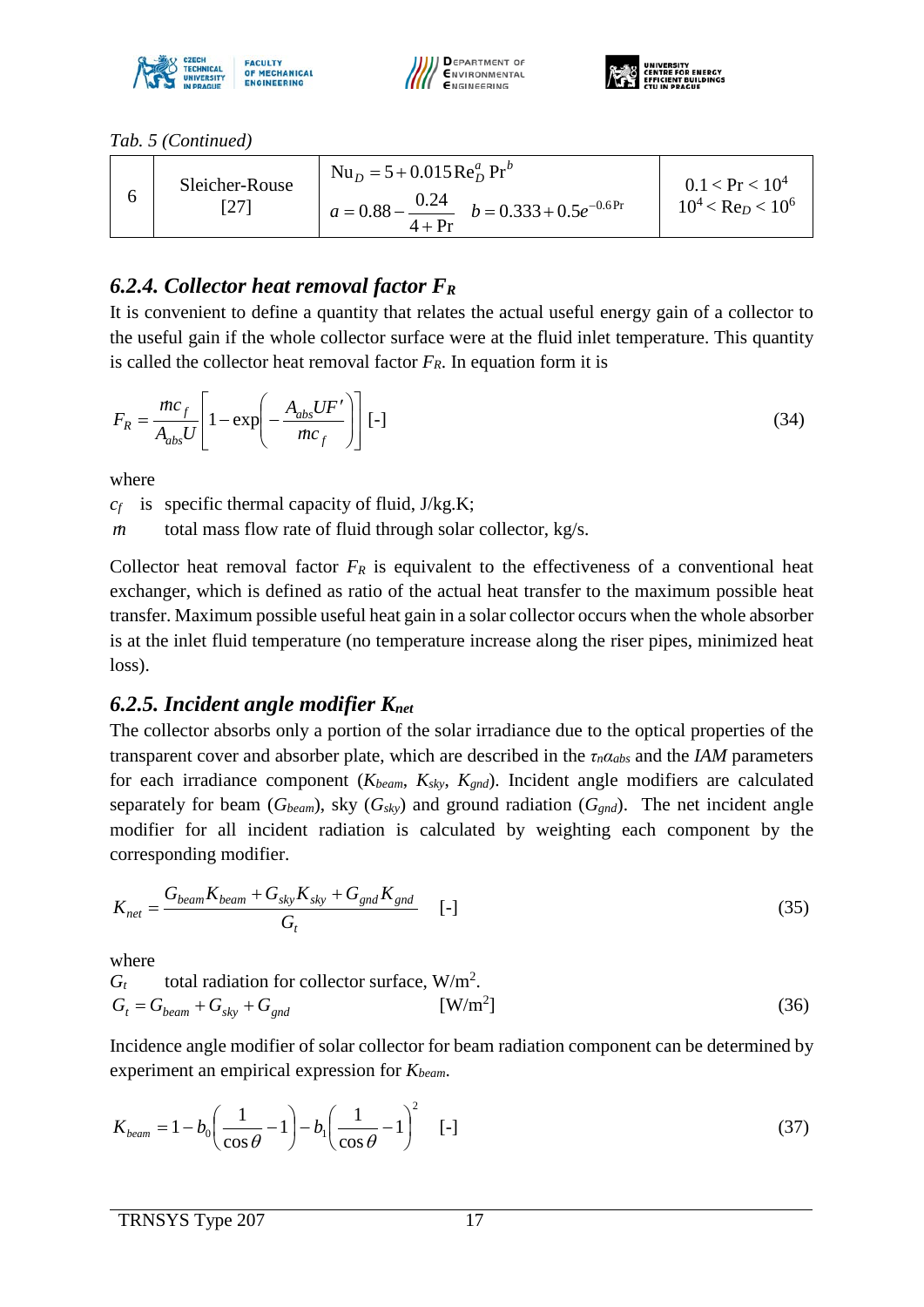





Sky and ground reflected radiation are considered as diffuse isotropic, that means optical properties for this solar radiation components are not considered as incidence angle dependent like for beam radiation but constant. Incidence angle modifier of solar collector for sky and ground radiation components can be approximated using Brandemuehl and Beckman's equations [28] from the  $K_{beam}$  characteristic for given effective incident angle:

$$
\theta_{\text{eff},\text{sky}} = 59.68 - 0.1388\varphi + 0.001497\varphi^2 \qquad [°]
$$
\n(38)

$$
\theta_{\text{eff},\text{gnd}} = 90 - 0.5788\varphi + 0.002693\varphi^2 \qquad [°]
$$
\n(39)

Finally incident angle modifiers for sky-diffuse and ground-reflected radiation are:

$$
K_{sky} = 1 - b_0 \left( \frac{1}{\cos \theta_{\text{eff,sky}}} - 1 \right) - b_1 \left( \frac{1}{\cos \theta_{\text{eff,sky}}} - 1 \right)^2
$$
 [ -] (40)

$$
K_{\rm gal} = 1 - b_0 \left( \frac{1}{\cos \theta_{\rm eff, \rm gnd}} - 1 \right) - b_1 \left( \frac{1}{\cos \theta_{\rm eff, \rm gnd}} - 1 \right)^2 \tag{41}
$$

In the case of  $b_1 = 0$ , incident angle modifiers for beam, sky and ground radiation have to be calculated by another equations:

$$
K_{beam} = 1 - b_0 \left(\frac{1}{\max(0.5, \cos \theta)} - 1\right) - \frac{(1 - b_0)(\max(60, \theta) - 60)}{30}
$$
 [-1] (42)

$$
K_{sky} = 1 - b_0 \left( \frac{1}{\max(0.5, \cos \theta_{\text{eff, sky}})} - 1 \right) - \frac{(1 - b_0)(\max(60, \theta_{\text{eff, sky}}) - 60)}{30} \qquad \qquad [-1 \qquad (43)
$$

$$
K_{\rm gal} = 1 - b_0 \left( \frac{1}{\max(0.5, \cos \theta_{\rm eff, \rm gal})} - 1 \right) - \frac{(1 - b_0)(\max(60, \theta_{\rm eff, \rm gal}) - 60)}{30} \qquad \text{[-]}
$$

#### *6.2.6. Useful heat output of solar collector Qu*

Useful thermal output from solar collector can be defined in three different ways, based on absorber temperature, mean temperature and input temperature.

$$
\dot{Q}_u = A_{abs} \left[ \tau_n \alpha_{abs} G_t K_{net} - U \left( \beta_{abs} - \beta_{amb} \right) \right] \quad \text{[W]} \tag{45}
$$

$$
\dot{Q}_u = A_{abs} F' \left[ \tau_n \alpha_{abs} G_t K_{net} - U \left( \mathcal{G}_m - \mathcal{G}_{amb} \right) \right] \quad \text{[W]} \tag{46}
$$

$$
\dot{Q}_u = A_{abs} F_R \left[ \tau_n \alpha_{abs} G_t K_{net} - U \left( \theta_{in} - \theta_{amb} \right) \right] \quad \text{[W]} \tag{47}
$$

This Type uses Equation (47) for calculation of useful thermal output.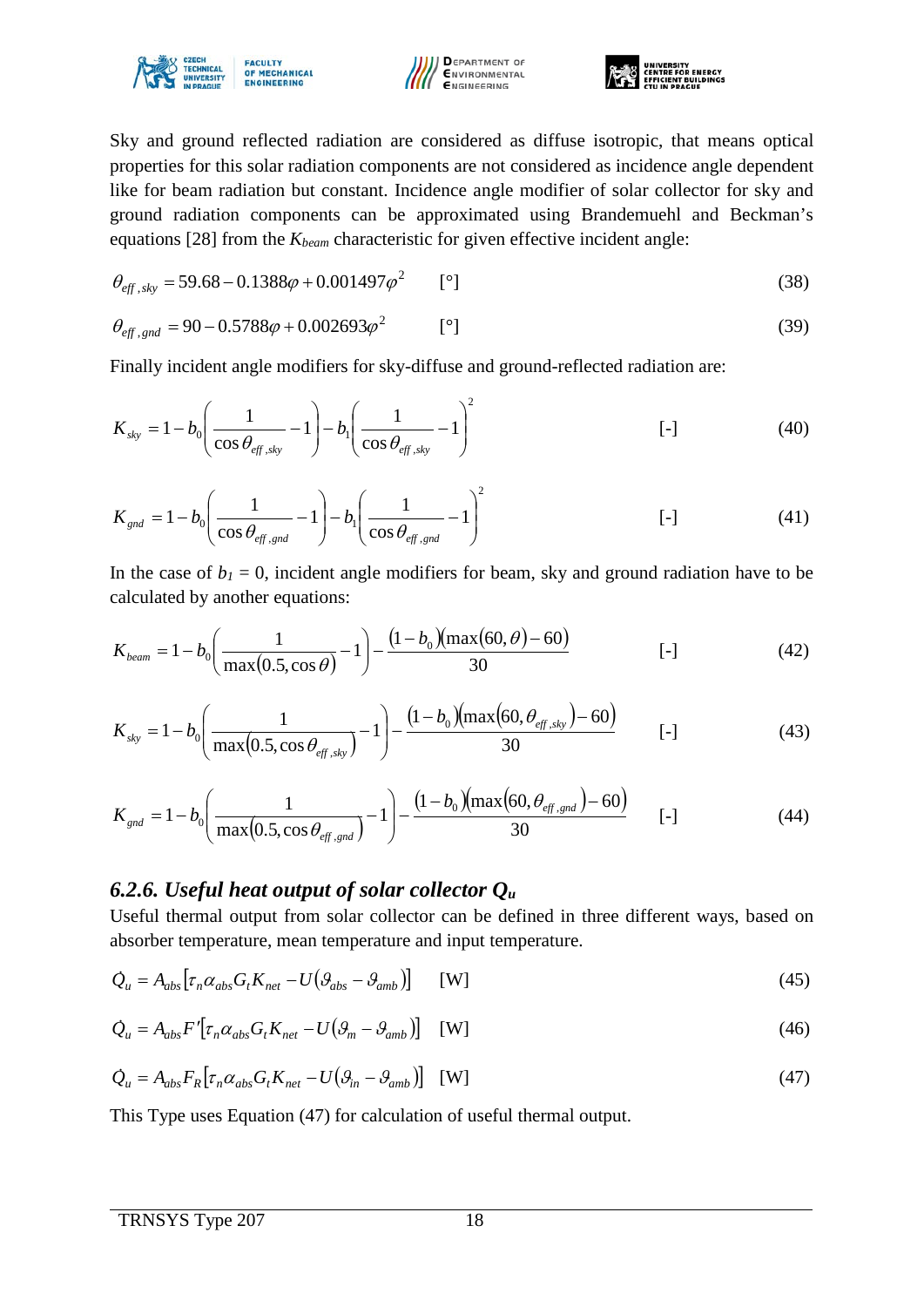





# *6.2.7. Efficiency of solar collector η*

Collector efficiency is defined as usable thermal power output from the collector related to solar radiation input incident on front part of collector (gross area *AG*) [29]. Collector efficiency can be related to:

mean absorber temperature  $\eta$ 

$$
\eta_{abs} = \frac{A_{abs}}{A_G} \left[ \tau_n \alpha_{abs} - \frac{U(\mathcal{G}_{abs} - \mathcal{G}_{amb})}{G_t K_{net}} \right] \qquad \qquad [-1 \qquad \qquad (48)
$$

mean fluid temperature

$$
\eta_m = F' \frac{A_{abs}}{A_G} \left[ \tau_n \alpha_{abs} - \frac{U(\mathcal{G}_m - \mathcal{G}_{amb})}{G_t K_{net}} \right] \qquad \text{[-]}
$$

input fluid temperature

$$
\eta_{in} = F_R \frac{A_{abs}}{A_G} \left[ \tau_n \alpha_{abs} - \frac{U(\mathcal{G}_{in} - \mathcal{G}_{amb})}{G_t K_{net}} \right] \qquad \text{[-]}
$$

This Type uses Equation (57) for calculation of useful thermal output.

### *6.2.8. Recalculation of fluid ϑmean and absorber temperature ϑabs*

Since useful heat output, collector heat removal factor and collector efficiency factor have been calculated for first estimates of temperatures, next iteration step should follow.

To calculate heat transfer coefficients at main surfaces of solar collector and to assess the overall collector heat loss coefficient *U* (external energy balance) in the next iteration step the absorber temperature should be identified from input temperature

$$
\mathcal{G}_{abs} = \mathcal{G}_{in} + \frac{\dot{Q}_u}{F_R U A_{abs}} \left( 1 - F_R \right) \tag{51}
$$

Mean fluid temperature  $\mathcal{G}_{mean}$  necessary for calculation of convection heat transfer coefficient  $h_i$  for fluid in pipes in the next iteration step can be obtained from input temperature

$$
\mathcal{G}_{mean} = \mathcal{G}_{in} + \frac{\mathcal{Q}_{u}}{F_R U A_{abs}} \left( 1 - \frac{F_R}{F'} \right) \qquad \text{[K]}
$$

### *6.3. Iteration loop*

Both external and internal energy balances are mutually dependent. Overall collector heat loss coefficient *U* as main output from external balance is one of the inputs for internal balance. On the other side, mean absorber temperature *ϑabs* as one of the outputs from internal balance is used as necessary input for external balance. Iteration loop has been introduced to transfer the results from external balance to starting internal balance and the results from internal balance are put to external balance. Loop iterates as long as the difference between absorber temperatures calculated in two adjacent iteration steps is higher than the required minimum (see [Fig. 8\)](#page-19-0).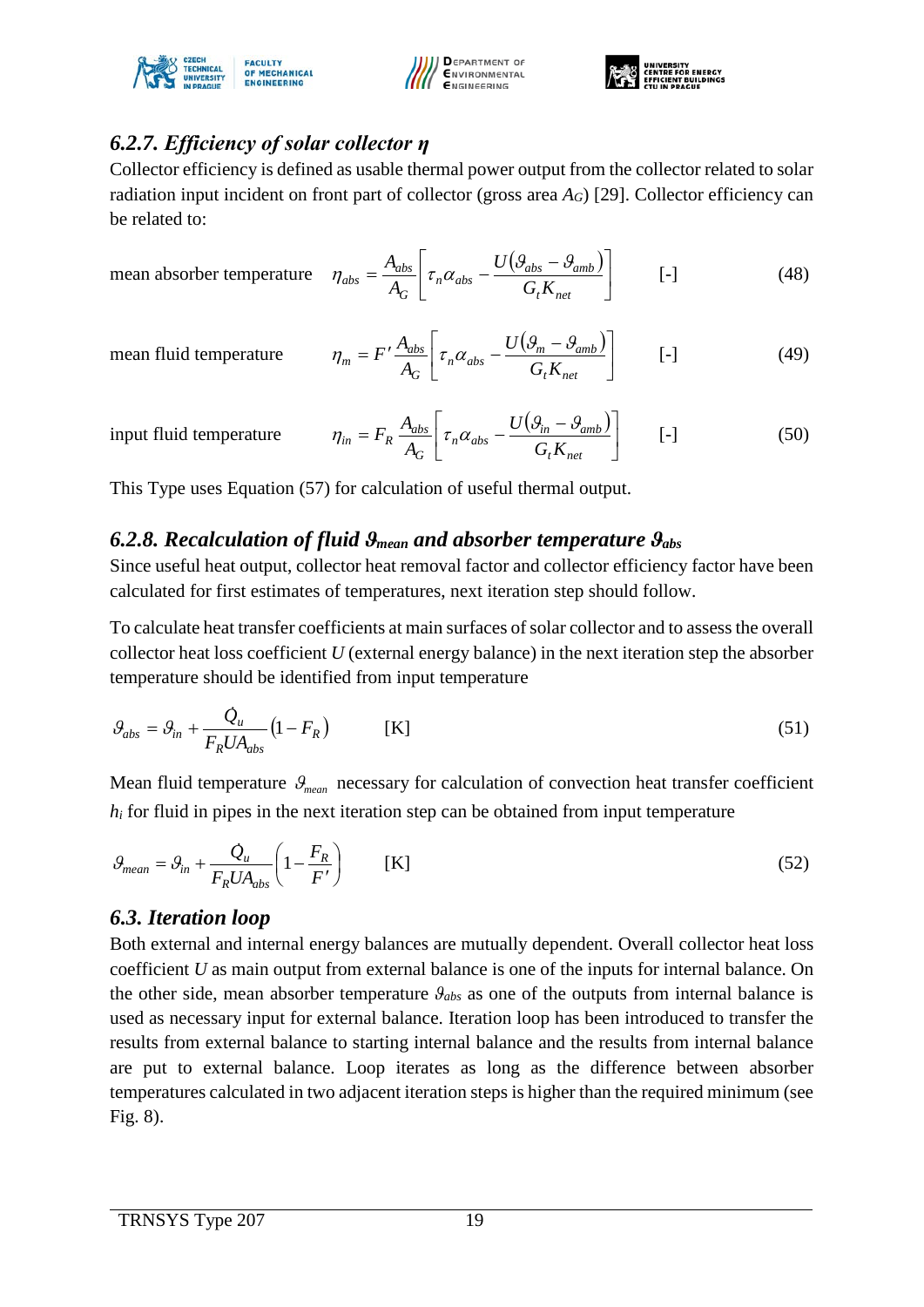







*Fig. 8 – Flow chart of the iteration loop*

### <span id="page-19-0"></span>*6.4. Experimental validation*

The model has been experimentally validated in the frame of solar collectors testing according to the European standard EN ISO 9806 [29] in the accredited Solar Laboratory operated under the University Centre for Energy Efficient Buildings, Czech Technical University in Prague. Solar thermal collectors have been tested to obtain steady-state thermal output at constant operation conditions of inlet temperature  $(\pm 0.05 \text{ K})$  and mass flow rate  $(\pm 0.002\%)$  of heat transfer fluid (water) entering collector and at constant climatic conditions of solar irradiation  $(\pm 1.4\%)$  and ambient temperature  $(\pm 0.05 \text{ K})$ .

Instantaneous efficiency has been calculated from collector thermal output related to total solar irradiation input (incident on collector reference area: gross area). Experimental data points of solar collector efficiency are coupled with uniform uncertainty bars in the graphs. Expanded uncertainty of efficiency and reduced temperature difference have been assessed for experimental data from both type A (statistical) and type B (instrumental) uncertainties considering the coverage factor with 95% level of confidence (normal distribution).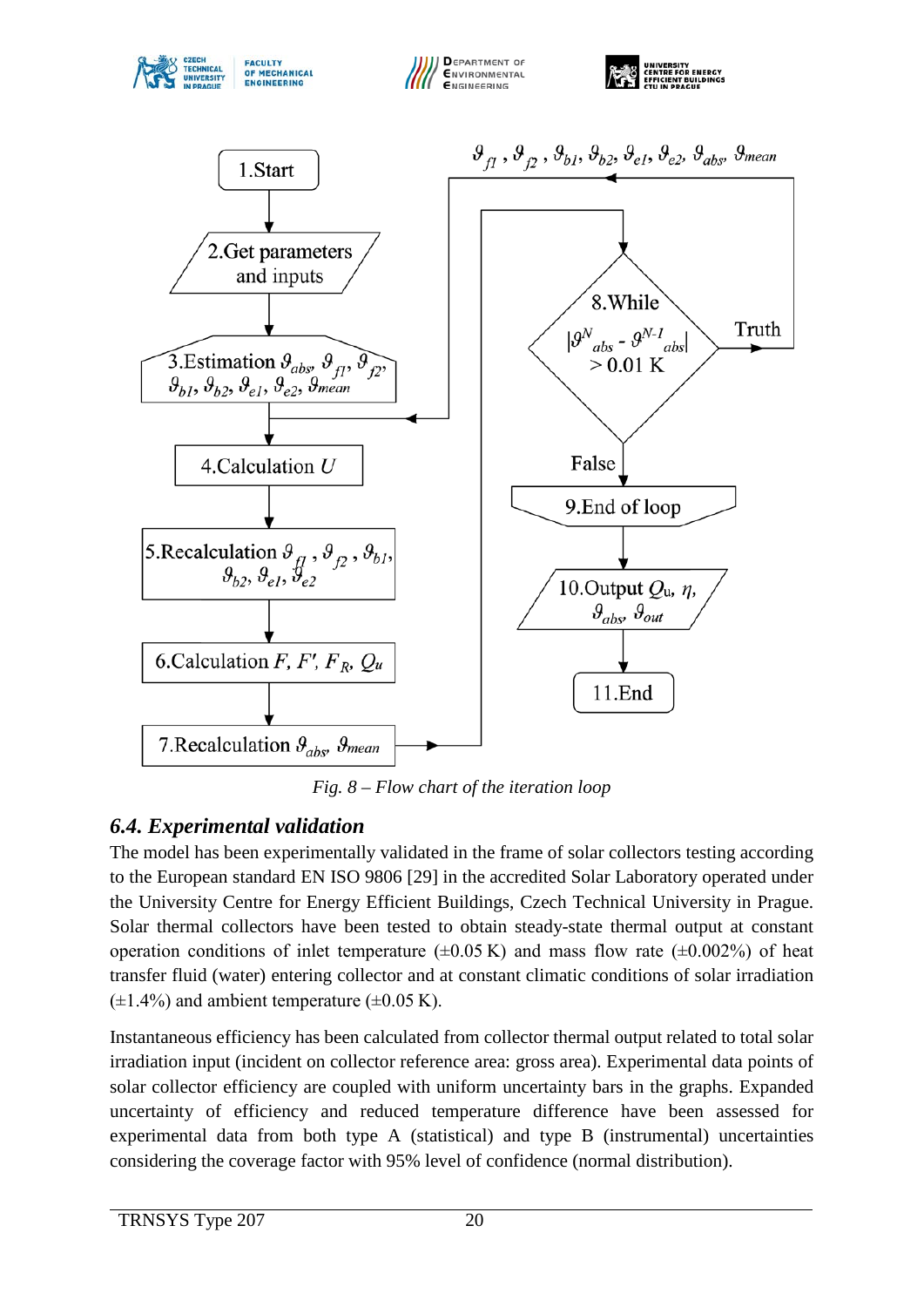





The theoretical calculation of efficiency characteristic by the model is subjected to the uncertainty of real collector parameters which are used as inputs for the model. While geometrical parameters are easily available with high degree of confidence, the number of parameters defining the properties of collector parts is found uncertain within narrow range (e.g., absorber and glazing optical parameters, mostly  $\pm 2\%$ ), middle range (e.g., conductivity of insulation layer dependent on its temperature and density,  $\pm 10\%$ ), and quite broad range (e.g., emittance of absorber back side and emittance of insulation layer or collector frame,  $>10\%$ ). Therefore, the results of theoretical calculation could be presented as two delimiting curves where the collector efficiency values can be found in reality.

The mathematical model has been validated in the field of atmospheric solar flat plate collectors (top quality solar collectors with state-of-the-art copper laser-welded absorber coated with a high-performance selective coating and solar glazing as a transparent cover). Four different solar collectors have been used for detailed model validation. The majority of solar thermal collector parameters (e.g., thermal conductivity of insulation, the solar transmittance of the glazing, and the emissivity of the absorber) have been measured experimentally to reduce the uncertainty range. The model has also been tested in the case of various values of slope, mass flow rate, wind velocity, and incident radiation. More information about model validation can be found in Shemelin and Matuska [1]. [Fig. 9](#page-20-0) shows experimentally measured efficiency points and theoretically modeled efficiency characteristics. It is evident from the results that simulated efficiency characteristics fit the measurements relatively well, which gives confidence about the developed model.



<span id="page-20-0"></span>*Fig. 9 – Mathematical model validation*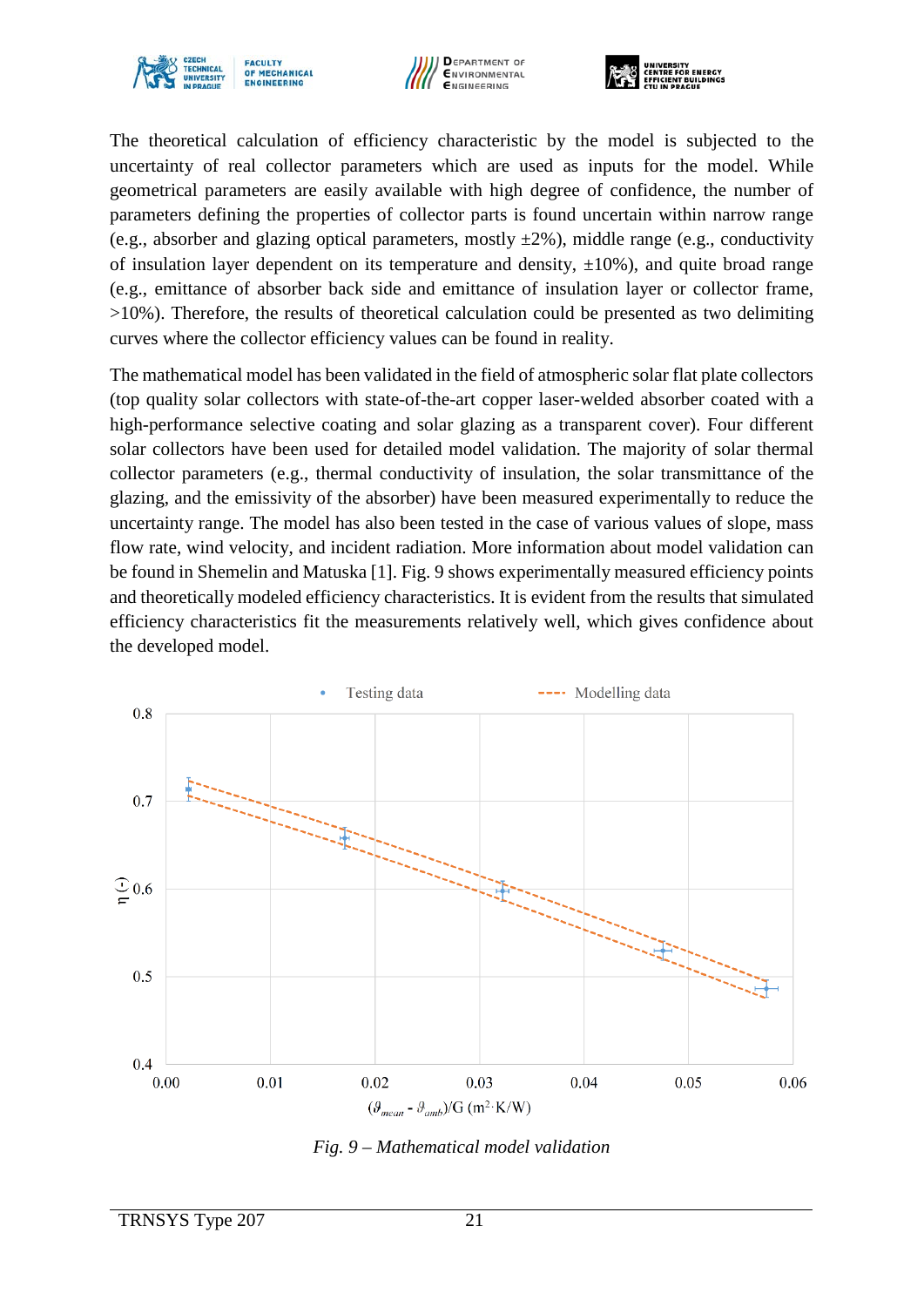





# **7. Operation mode = 1 (Solar air collector)**

The core of the Operation mode  $= 1$  is a mathematical model for air solar collector solving onedimensional heat transfer balances. The thermal networks for two designs of solar collectors considered are shown in [Fig. 10.](#page-21-0)



*Fig. 10 – Thermal network for solar air collectors*

<span id="page-21-0"></span>To illustrate the procedure for deriving of usable heat gain  $Q<sub>u</sub>$ , efficiency with respect to reference collector area (gross area *AG*), and output heat transfer fluid temperature *tout*, we derive equations for the most common design of air collector – Design 1 in **Chyba! Nenalezen zdroj odkazů.**0. The equations for the second design is derived in a similar manner.

Because heat transfer coefficients are temperature dependent, a set of mean temperatures is approximated which allows the heat transfer coefficients to be evaluated as a first guess:

$$
\mathcal{G}_{\text{fluid}} = \mathcal{G}_{\text{in}} + 20 \tag{53}
$$

$$
\mathcal{G}_{\text{abs}} = \mathcal{G}_{\text{in}} + 10 \tag{54}
$$

Then the surface temperatures are estimated from temperature difference between absorber and ambient environment uniformly as follows:

$$
\mathcal{G}_{f1} = \mathcal{G}_{ab} - \frac{\mathcal{G}_{abs} - \mathcal{G}_{amb}}{3}
$$
 [K]

$$
\mathcal{G}_{f2} = \mathcal{G}_{b2} = \mathcal{G}_{amb} + \frac{\mathcal{G}_{abs} - \mathcal{G}_{amb}}{3}
$$
 [K]

After that heat transfer coefficients can be calculated and collector heat loss coefficients  $U_t$  (top) and *Ub* (back) can be obtained. Since these coefficients have been calculated for incorrect temperatures, next iteration step follows. From heat transfer coefficients and heat flows through front and back side of collector the temperature distribution can be obtained by reverse calculation process. To evaluate the new mean temperatures two different calculation Modes are used (*M8*). Mode 1 is based on the Hottel-Whiller-Bliss [3–5,30] general equation for solar collector performance. Mode 2 uses the heat balances equations for each temperature level and matrix inversion method. The newly-calculated mean temperatures are then compared with the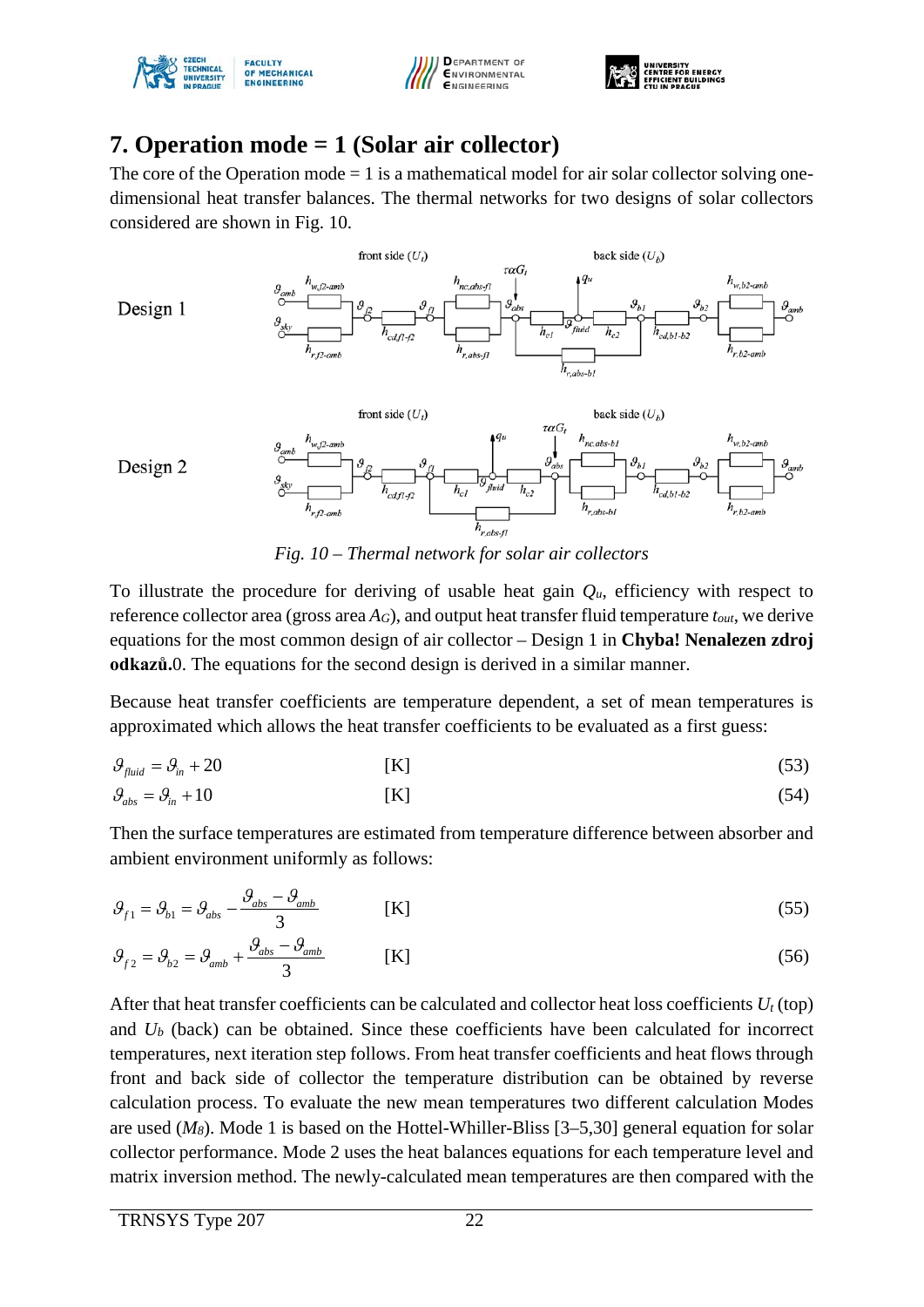





initially-guessed temperatures. The iterative process is repeated until all consecutive results of mean temperatures differ by less than 0.01 K. The scheme of iteration loop is outlined in [Fig. 11.](#page-22-0)



*Fig. 11 – Flow chart of iteration loop*

### <span id="page-22-0"></span>*7.1. Radiation heat transfer between top surface and sky*

Radiation heat transfer between top surface and sky can be determined identically as in 6.1.1.

### *7.2. Wind convection heat transfer from top, bottom and edge surfaces to ambient*

Wind convection heat transfer from top, bottom and edge surfaces to ambient can be determined identically as in 6.1.2.

#### *7.3. Conduction through transparent cover and insulation material*

Thermal conductance of the transparent cover and insulation material can be determined identically as in 6.1.3.

#### *7.4. Natural convection in closed gas layer between absorber and transparent cover*

Natural convection in closed gas layer between absorber and transparent cover can be determined identically as in 6.1.4.

### *7.5. Forced convection between parallel plates*

To handle forced convection between two parallel plates, both correlations developed especially for parallel plates and many correlations developed for circular tubes may be applied. In both cases, an effective diameter should be used as the characteristic length. It is termed the hydraulic diameter and it is defined as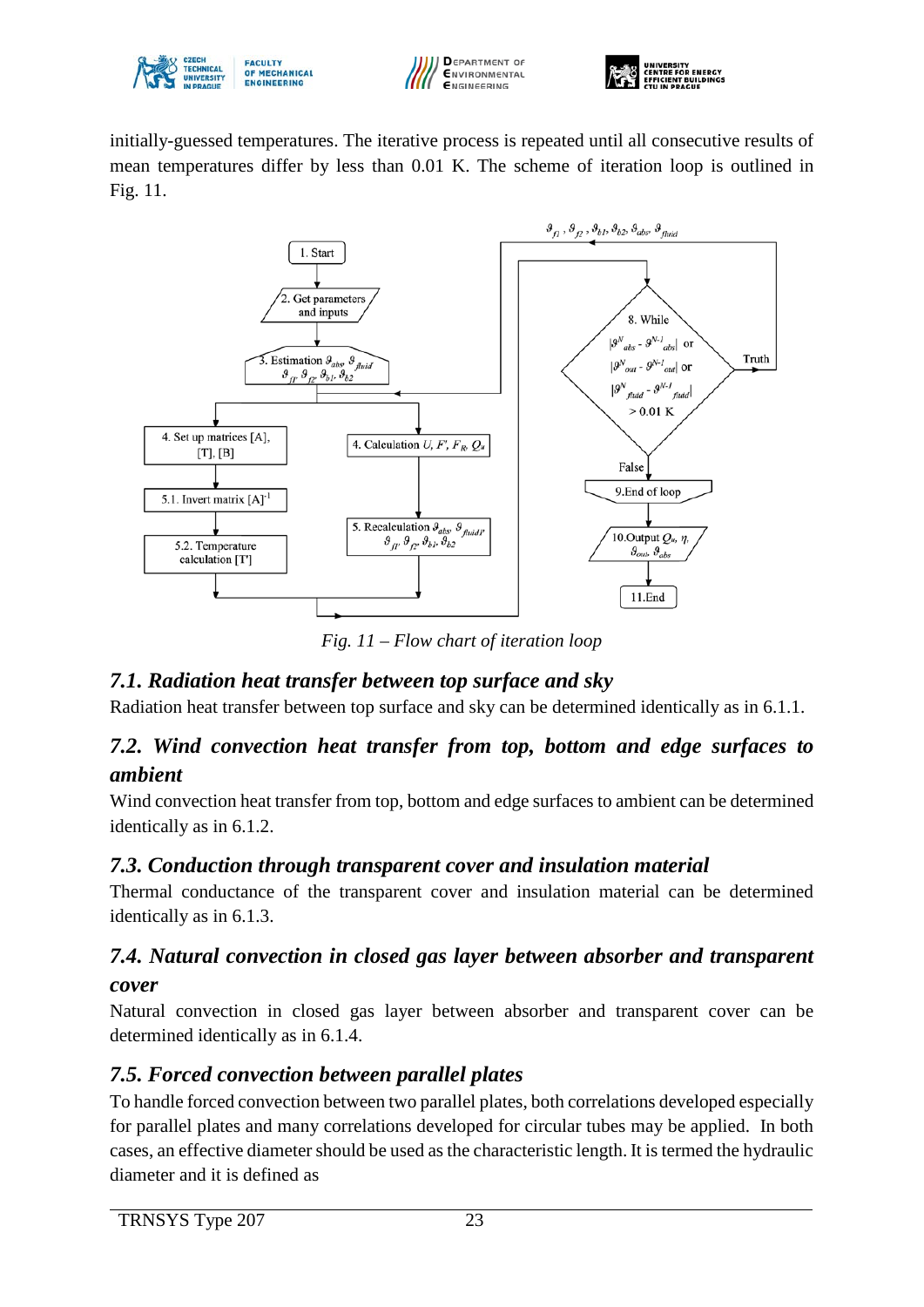





$$
D_h = \frac{4A}{P} \tag{57}
$$

where

*A* is the flow cross-sectional area,  $m^2$ ;

*P* the perimeter wetted by fluid, m.

Then forced convection heat transfer coefficient is determined from Nusselt number

$$
h_c = \text{Nu}_D \frac{\lambda_f}{D_h} \text{ [W/m}^2 \text{.K]}
$$
 (58)

where

*λf* is thermal conductivity of heat transfer fluid, W/m.K;

In the presented model the coefficients for both upper and lower surfaces of each channel are assumed equal,  $h_{c1} = h_{c2}$  and  $h_{c3} = h_{c4}$ .

#### *7.5.1. Turbulent flow region (Re > 10000)*

Turbulent forced convection heat transfer is widely described. [Tab. 6](#page-23-0) shows correlations for Nusselt number for turbulent forced convection heat transfer found in the literature.

| $\boldsymbol{M_9}$ | <b>Author</b>                             | <b>Equation</b>                                                                                                                                                                           | <b>Comment</b>                                                            |
|--------------------|-------------------------------------------|-------------------------------------------------------------------------------------------------------------------------------------------------------------------------------------------|---------------------------------------------------------------------------|
| $\mathbf{1}$       | Kays and<br>Crawford<br>$\left[31\right]$ | $Nu_{D} = 0.0158 \text{Re}_{D}^{0.8}$                                                                                                                                                     | developed for solar air<br>collectors, $Re > 3000$                        |
| $\overline{2}$     | Tan and<br>Charters [32]                  | $Nu_{D} = 0.018 \text{ Re}_{D}^{0.8} \text{ Pr}^{0.4}$                                                                                                                                    | developed for solar air<br>collectors,<br>9500 < Re < 22000               |
| 3                  | Nusselt [33]                              | $Nu_{D} = 0.036 \text{Re}_{D}^{0.8} \text{Pr}^{1/3} (D_h/L)^{0.055}$                                                                                                                      | developed for circular<br>tube,<br>10 < L/D < 400                         |
| $\overline{4}$     | Sieder and Tate<br>[20]                   | $Nu_{D} = 0.027 \text{ Re}_{D}^{0.8} \text{ Pr}^{1/3} (\mu/\mu_{w})^{0.14}$                                                                                                               | developed for circular<br>tube,<br>Re > 10000                             |
| 5                  | Dittus-<br>Boelter [23]                   | $Nu_{D} = 0.0243 \text{ Re}_{D}^{4/5} \text{ Pr}^{0.4}$<br>for heating<br>$Nu_{D} = 0.0265 \text{Re}_{D}^{4/5} \text{Pr}^{0.3}$<br>for cooling                                            | developed for circular<br>tube,<br>Re > 10000                             |
| 6                  | Gnielinski<br>$[26]$                      | $Nu_{D} = \frac{(f/8)(Re_{D} - 1000)Pr}{1 + 12.7(f/8)^{1/2}(Pr^{2/3} - 1)}$<br>friction factor according to Moody's diagram<br>smoth pipes $f = (1.82 \log_{10} \text{Re}_p - 1.64)^{-2}$ | developed for circular<br>tube, more accurate,<br>$3000 <$ Re $<$ 5 x 106 |

<span id="page-23-0"></span>*Tab. 6 – Selected correlations for turbulent flow region*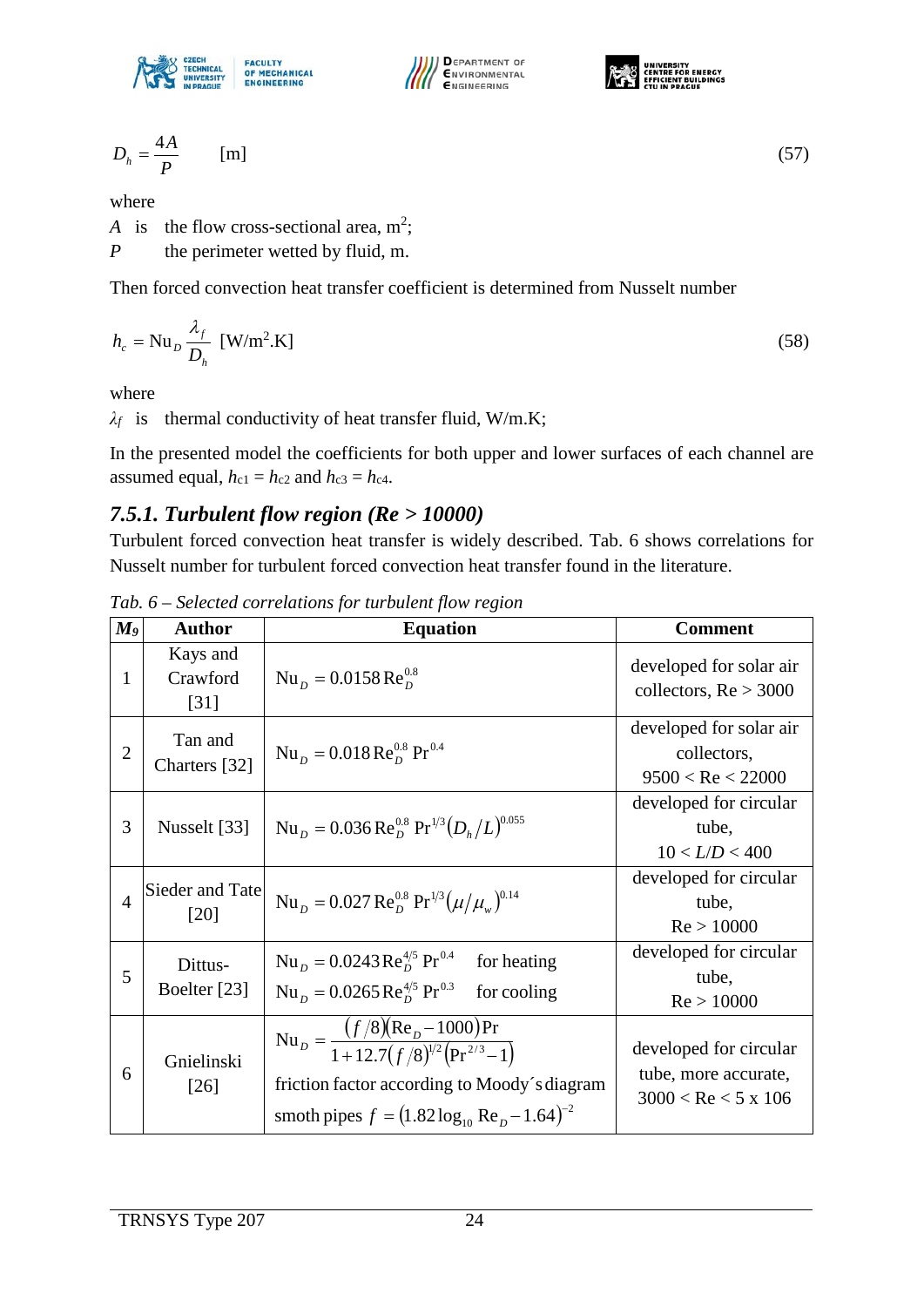





*[Tab. 6](#page-23-0) (Continued)*

|  | Petukhov [25] | $(f/8)$ Re <sub>n</sub> Pr<br>$Nu_{D}$<br>$=\frac{1}{1+12.7(f/8)^{1/2}(Pr^{2/3}-1)}$ | circular tube, more                              |
|--|---------------|--------------------------------------------------------------------------------------|--------------------------------------------------|
|  |               | friction factor according to Moody's diagram                                         | accurate.<br>$3000 <$ Re $<$ 5 x 10 <sup>6</sup> |
|  |               | smoth pipes $f = (1.82 \log_{10} \text{Re}_p - 1.64)^{-2}$                           |                                                  |

## *7.5.2. Transition flow region (2300 < Re < 6000)*

Hausen [19] presented the following empirical correlation for the average Nusselt number beginning of the heated section and the position *L* for flow in a tube:

$$
Nu_{D} = 0.116 \left( Re_{D}^{2/3} - 125 \right) Pr^{1/3} \left[ 1 + \left( D_{h}/L \right)^{2/3} \right] \left( \mu / \mu_{w} \right)^{0.14} \qquad \text{[-]}
$$

## *7.5.3. Laminar flow region (Re < 2300)*

For laminar flow, the use of circular tube correlations is less accurate, particularly for cross sections characterized by sharp corners. For such cases the Nusselt number corresponding to fully developed conditions may be obtained from the following empirical correlation developed for laminar flow between two parallel flat plates with one side insulated and the other subjected to a constant heat flux [34]:

$$
Nu_{D} = 5.4 + \frac{0.0019[Re Pr(D_h/L)]^{1.71}}{1 + 0.00563[Re Pr(D_h/L)]^{1.17}} \quad [-]
$$
\n(60)

### *7.6. Natural convection between absorber and back insulation*

Natural convection in closed gas layer between absorber and back insulation cover can be determined identically as in 6.1.6.

### *7.7. Radiation heat exchange between frame and adjacent ambient surfaces*

Radiation heat transfer coefficient between exterior surface of collector back frame and adjacent surfaces in ambient environment (roof) related to ambient temperature *ϑamb* can be expressed as

$$
h_{r,b2-amb} = \frac{\sigma}{\frac{1}{\varepsilon_{b2}} + \frac{1}{\varepsilon_{as}} - 1} \frac{\mathcal{G}_{b2}^4 - \mathcal{G}_{amb}^4}{\mathcal{G}_{b2} - \mathcal{G}_{amb}}
$$
 [W/m<sup>2</sup>.K] (61)

### *7.8. Reverse temperature calculation*

### *7.8.1. Mode 1*

In steady state, the performance of a solar collector is described by an energy balance that indicates the distribution of incident solar energy into useful energy gain, thermal losses, and optical losses. The solar radiation absorbed by a collector per unit area of absorber *Aabs* is equal to the difference between the incident solar radiation and the optical. The thermal energy lost from the collector to the surroundings by conduction, convection, and infrared radiation can be represented as the product of heat transfer coefficient *U*, times the difference between the mean fluid temperature  $\theta_{fluid}$  and the ambient temperature  $\theta_{amb}$ .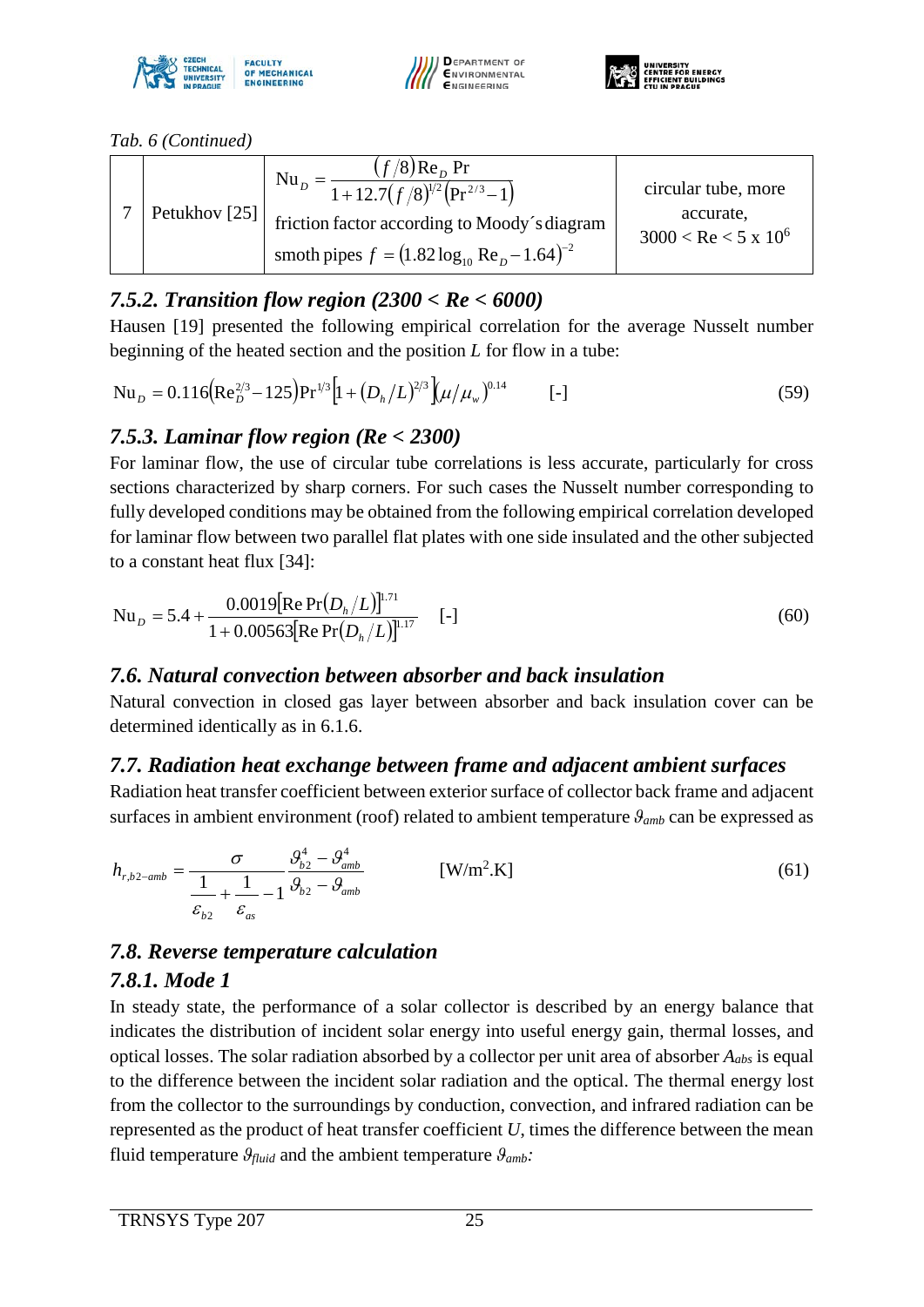





$$
\dot{Q}_u = A_{abs} F' \left[ \tau_n \alpha_{abs} G_t - U \left( \mathcal{G}_{fluid} - \mathcal{G}_{amb} \right) \right]
$$
 [W] (62)

The problem with this equation is that the overall heat loss coefficient *U* and the collector efficiency factor *F΄* is difficult to calculate. The algebra is somewhat tedious and only results of deriving *F΄* and *U* are presented in [Fig. 12.](#page-25-0) More information about *F΄* and *U* deriving can be found in Duffie and Beckman [6].



$$
U = \frac{(U_b + U_t)(h_{c1}h_{c2} + h_{r,abs-f1}h_{c1} + h_{r,abs-f1}h_{c2}) + U_bU_t(h_{c1} + h_{c2})}{h_{c1}h_{r,abs-f1} + h_{c2}U_t + h_{c2}h_{r,abs-f1} + h_{c1}h_{c2}} \quad \text{[W/m2.K]} \tag{65}
$$

$$
F' = \frac{h_{r,abs-f1}h_{c1} + h_{c2}U_t + h_{c2}h_{r,abs-f1} + h_{c1}h_{c2}}{(U_t + h_{r,abs-f1} + h_{c1})(U_b + h_{c2} + h_{r,abs-f1}) - h_{r,abs-f1}^2}
$$
 [–] (66)

<span id="page-25-0"></span>*Fig. 12 – Overall heat loss coefficients and efficiency factors for different solar air collector designs*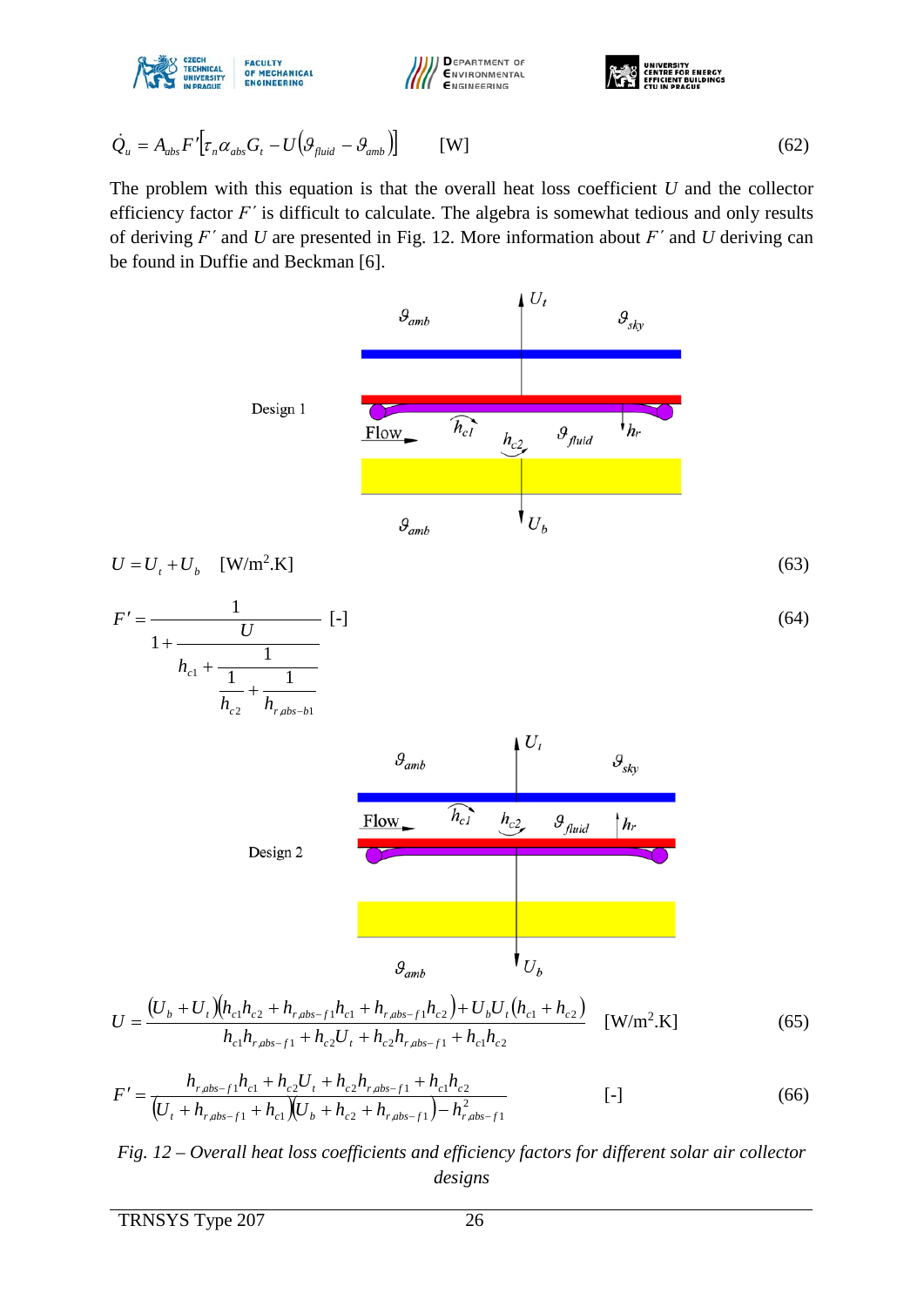





After that the collector flow factor  $F'$  and the collector heat removal factor  $F_R$  can be obtained as follows

$$
F'' = \frac{\dot{m}c_f}{A_{abs}UF'} \left[ 1 - \exp\left( -\frac{A_{abs}U}{\dot{m}c_fF'} \right) \right]
$$
 [-1] (67)

where

*cf* is specific thermal capacity of fluid, J/kg.K;

*m* total mass flow rate of fluid through air channel, kg/s,

$$
F_R = F''F' \qquad [-]
$$
\n<sup>(68)</sup>

Then the useful energy gain is determined

$$
\dot{Q}_u = A_{abs} F_R \left[ \tau_n \alpha_{abs} G_t - U \left( \mathcal{G}_{in} - \mathcal{G}_{amb} \right) \right] \qquad \text{[W]} \tag{69}
$$

and the outlet temperature

$$
\mathcal{G}_{out} = \mathcal{G}_{in} + \frac{\dot{\mathcal{Q}}_u}{\dot{m}c_f} \tag{70}
$$

Since the useful heat energy gain, the collector heat removal factor and the collector efficiency factor have been calculated for first estimates of temperatures, next iteration step should follow. To calculate heat transfer coefficients at main surfaces of solar collector and to assess the overall collector heat loss coefficient *U* in the next iteration step the absorber temperature, the mean fluid temperature, and the temperature distribution should be derived

$$
\mathcal{G}_{\text{abs}} = \mathcal{G}_{\text{in}} + \frac{\dot{Q}_{\text{u}}}{F_{\text{R}} U A_{\text{abs}}} (1 - F_{\text{R}})
$$
 [K] (71)

$$
\mathcal{G}_{\text{fluid}} = \mathcal{G}_{\text{in}} + \frac{\dot{\mathcal{Q}}_{\text{u}}}{F_R U A_{\text{abs}}} \left( 1 - F^{\prime \prime \prime} \right) \tag{72}
$$

$$
\mathcal{G}_{f1} = \frac{\mathcal{G}_{abs}\left(h_{r,abs-f1} + h_{nc}\right) - U_f\left(\mathcal{G}_{abs} - \mathcal{G}_{amb}\right)}{h_{r,abs-f1} + h_{nc}}
$$
(73)

$$
\mathcal{G}_{f2} = \frac{\mathcal{G}_{f2} h_{cd,f1-f2} - U_t (\mathcal{G}_{abs} - \mathcal{G}_{amb})}{h_{cd,f1-f2}}
$$
 [K] (74)

$$
\mathcal{G}_{b1} = \frac{\mathcal{G}_{fluid} h_{c2} + \mathcal{G}_{abs} h_{r,abs-b2} + U_b \mathcal{G}_{amb}}{h_{c2} + h_{r,abs-b1} + U_b}
$$
 [K] (75)

$$
\mathcal{G}_{b2} = \frac{\mathcal{G}_{b1} h_{cd,b1-b2} - U_b (\mathcal{G}_{b1} - \mathcal{G}_{amb})}{h_{cd,b1-b2}}
$$
(76)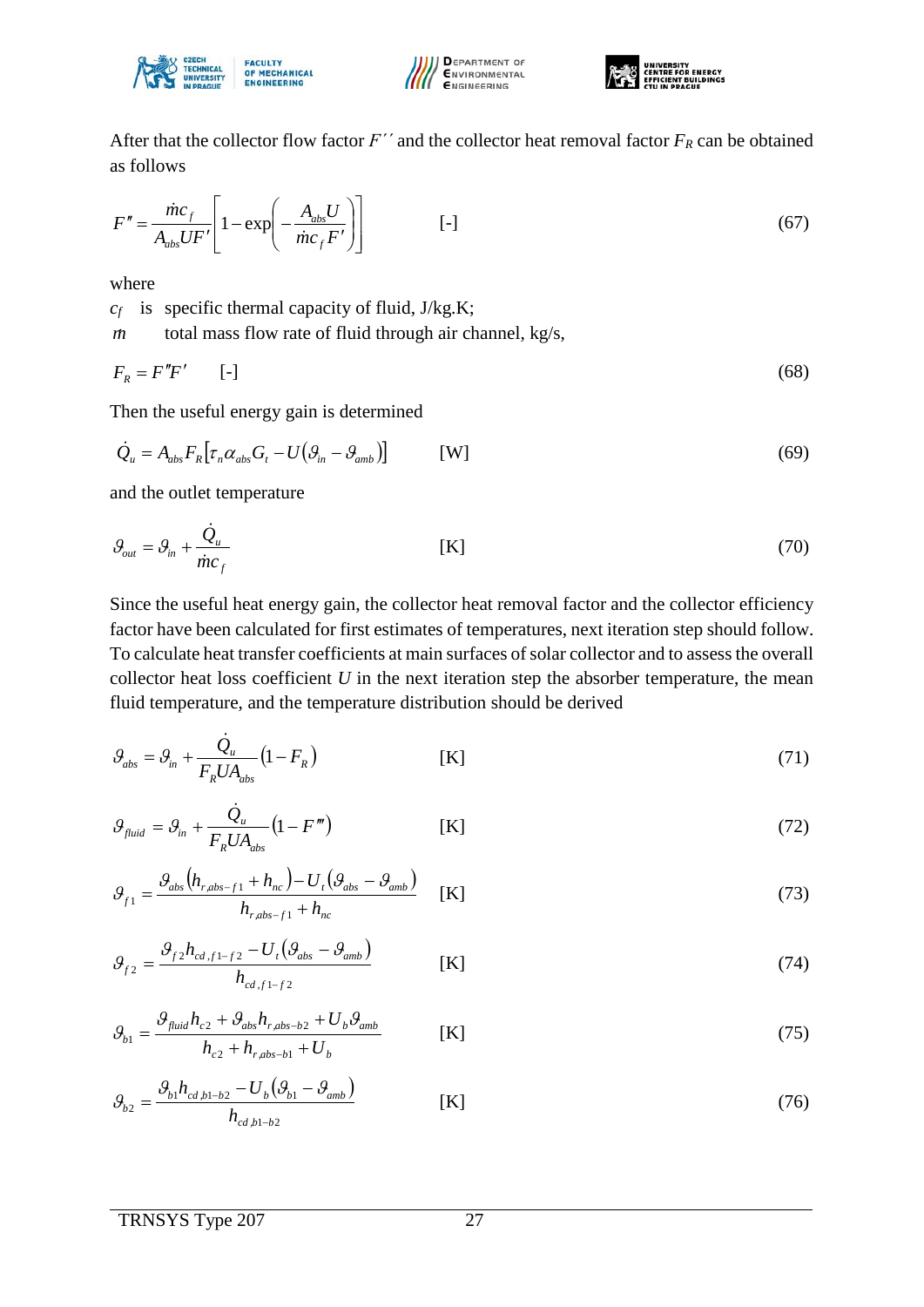





#### *7.8.2. Mode 2*

Mode 2 operates in a principally different manner. The core of the Mode 2 is a set of heat balance equations obtained from the thermal network at the points:

$$
\mathcal{G}_{f1}: \quad h_{r,f2-amb}\left(\mathcal{G}_{f2}-\mathcal{G}_{sky}\right)+h_{w,f2-amb}\left(\mathcal{G}_{f2}-\mathcal{G}_{amb}\right)=h_{cd,f1-f2}\left(\mathcal{G}_{f1}-\mathcal{G}_{f2}\right) \tag{77}
$$

$$
\mathcal{G}_{f2}: \quad h_{cd,f1-f2}(\mathcal{G}_{f1}-\mathcal{G}_{f2})=h_{r,abs-f1}(\mathcal{G}_{abs}-\mathcal{G}_{f1})+h_{nc}(\mathcal{G}_{abs}-\mathcal{G}_{f1})
$$
\n
$$
(78)
$$

$$
\mathcal{G}_{abs}: \ \tau\alpha GK_{net} = \left(h_{r,abs-f1} + h_{nc}\right)\left(\mathcal{G}_{abs} - \mathcal{G}_{f1}\right) + h_{r,abs-b1}\left(\mathcal{G}_{abs} - \mathcal{G}_{b1}\right) + h_{c1}\left(\mathcal{G}_{abs} - \mathcal{G}_{fluid}\right) \tag{79}
$$

$$
\mathcal{G}_{\text{fluid}}: h_{c1} \left( \mathcal{G}_{\text{abs}} - \mathcal{G}_{\text{fluid}} \right) = h_{c2} \left( \mathcal{G}_{\text{fluid}} - \mathcal{G}_{b2} \right) + \frac{2mc_f}{ac} \left( \mathcal{G}_{\text{fluid}} - \mathcal{G}_{\text{in}} \right)
$$
(80)

$$
\mathcal{G}_{b2}: \quad h_{r,abs-b1}(\mathcal{G}_{abs} - \mathcal{G}_{b1}) + h_{c2}(\mathcal{G}_{fluid} - \mathcal{G}_{b1}) = h_{cd,b1-b2}(\mathcal{G}_{b1} - \mathcal{G}_{b2})
$$
\n(81)

$$
\mathcal{G}_{b1}: \quad h_{cd,b1-b2}(\mathcal{G}_{b1}-\mathcal{G}_{b2})=h_{r,b2-amb}(\mathcal{G}_{b2}-\mathcal{G}_{amb})+h_{w,b2-amb}(\mathcal{G}_{b2}-\mathcal{G}_{amb})
$$
\n(82)

By rearranging, we obtain a system of linear equations in the matrix form:

$$
\begin{vmatrix}\nh_{r,f2-amb} + h_{w,f2-amb} + h_{cd,f1-f2} & -h_{cd,f1-f2} & 0 & 0 \\
-h_{cd,f1-f2} & h_{cd,f1-f2} + h_{r,abs-f1} + h_{nc} & -h_{r,abs-f1} - h_{nc} & 0 \\
0 & -h_{r,abs-f1} - h_{nc} & h_{r,abs-f1} + h_{nc} + h_{r,abs-b1} + h_{c1} & -h_{c1} \\
0 & 0 & h_{c1} & -h_{c1} - h_{c2} - \frac{2mc_f}{ac} \\
0 & 0 & 0 & h_{r,abs-b1} & h_{c2}\n\end{vmatrix}
$$

$$
\begin{bmatrix}\n0 & 0 & 0 \\
0 & 0 & 0 \\
h_{r,abs-b1} & 0 & g_{r1} \\
h_{c2} & 0 & 0 \\
h_{cd,b1-b2} & h_{rd,b1-b2} & h_{w,b2-amb} + h_{w,b2-amb} + h_{cd,b1-b2}\n\end{bmatrix}\n\begin{bmatrix}\n\mathcal{G}_{f2} \\
\mathcal{G}_{f1} \\
\mathcal{G}_{g1} \\
\mathcal{G}_{g2} \\
\mathcal{G}_{g3}\n\end{bmatrix} = \begin{bmatrix}\nh_{r,f2-amb}\mathcal{G}_{sky} + h_{w,f2-amb}\mathcal{G}_{amb} \\
0 \\
\mathcal{G}_{sw} \\
\mathcal{G}_{g1} \\
\mathcal{G}_{g2}\n\end{bmatrix}
$$
\n
$$
h_{r,b2-amb}\mathcal{G}_{amb} + h_{w,b2-amb}\mathcal{G}_{amb}
$$
\n(83)

In general, the above matrices may be displayed as

$$
[A][T] = [B] \tag{84}
$$

The mean temperature vector may be determined by matrix inversion as

$$
[T] = [A]^{-1}[B] \tag{85}
$$

Then the outlet fluid temperature and the useful energy gain can be determined

$$
\mathcal{G}_{out} = 2\mathcal{G}_{fluid} - \mathcal{G}_{in} \tag{86}
$$

$$
\dot{Q}_u = mc_f \left( \mathcal{G}_{fluid} - \mathcal{G}_{in} \right) \tag{87}
$$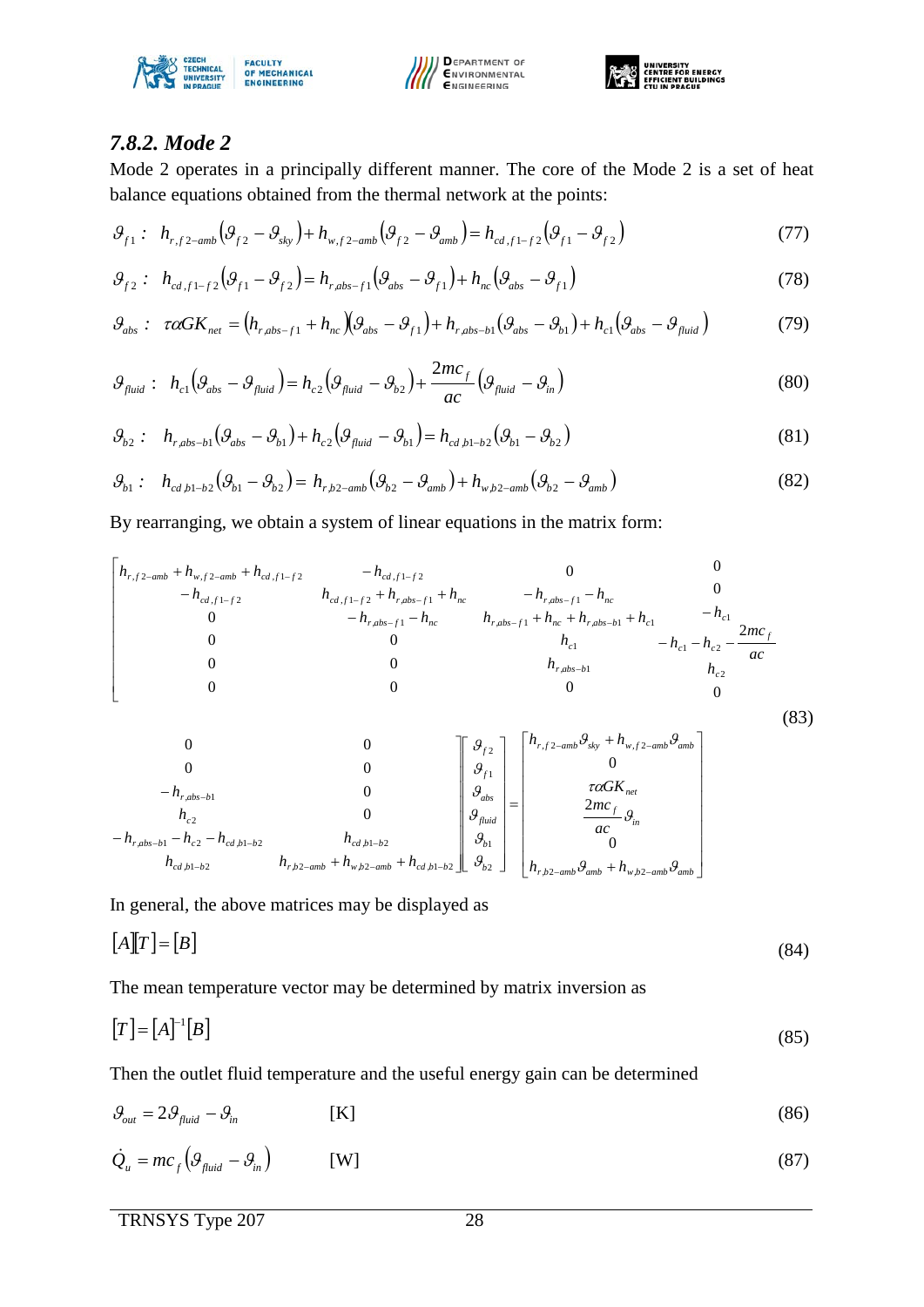





### *7.9. Iterative procedure*

The newly-calculated temperatures values *ϑout*, *ϑabs*, and *ϑfluid* are then compared with previously assumed ones. The iterative process is repeated until all consecutive outlet temperatures, absorber temperatures, and heat transfer fluid temperatures differ by less than 0.01 K. Normally, the number of iterations required is not more than four or five.

#### *7.10. Instantaneous efficiency*

Finally, the instantaneous solar air collector efficiency is

$$
\eta = \frac{\dot{Q}_u}{A_G G_t} \tag{88}
$$

where

 $G_t$  is total radiation for collector surface, W/m<sup>2</sup>;

 $G_t = ( G_{beam} + G_{sky} + G_{end} ) K_{net}$  [W/m<sup>2</sup>]

 $\left[ \right]$  (89)

where

*Knet* is net incident angle modifier.

## *7.11. Incident angle modifier Knet*

Incident angle modifier can be determined identically as in 6.2.5.

### *7.12. Experimental validation (to be added in 2018)*

# **8. References**

- [1] Shemelin V, Matuska T. TRNSYS type 205-Model of glazed solar liquid collector based on detailed construction parameters and energy balance 2017:34.
- [2] Shemelin V, Matuska T. TRNSYS type 206-Model of glazed solar air collector based on detailed construction parameters and energy balance 2017:19.
- [3] Hottel H, Woertz B. Performance of flat-plate solar-heat collectors. Trans ASME (Am Soc Mech Eng); (United States) 1942;64:91–104.
- [4] Hottel H, Whillier A. Evaluation of flat-plate solar collector performance. Trans Conf Use Sol Energy; 1955;3:74–104.
- [5] Bliss Jr. RW. The derivations of several "Plate-efficiency factors" useful in the design of flat-plate solar heat collectors. Sol Energy 1959;3:55–64. doi:10.1016/0038- 092X(59)90006-4.
- [6] Duffie JA, Beckman WA. Solar engineering of thermal processes. John Wiley & Sons; 2013.
- [7] Mcadams WH. Heat Transmission 3d Ed. New York: McGraw-Hill; 1954.
- [8] J. H. DW, W. W. S. C, Proctor. Solar and wind induced external coefficients for solar collectors. Coop Mediterr Pour l'Energie Solaire, Rev Int d'Heliotechnique 1977;2:56.
- [9] Test FL, Lessmann RC. An Experimental Study of Heat Transfer During Forced Convection over a Rectangular Body. J Heat Transfer 1980;102:146–51.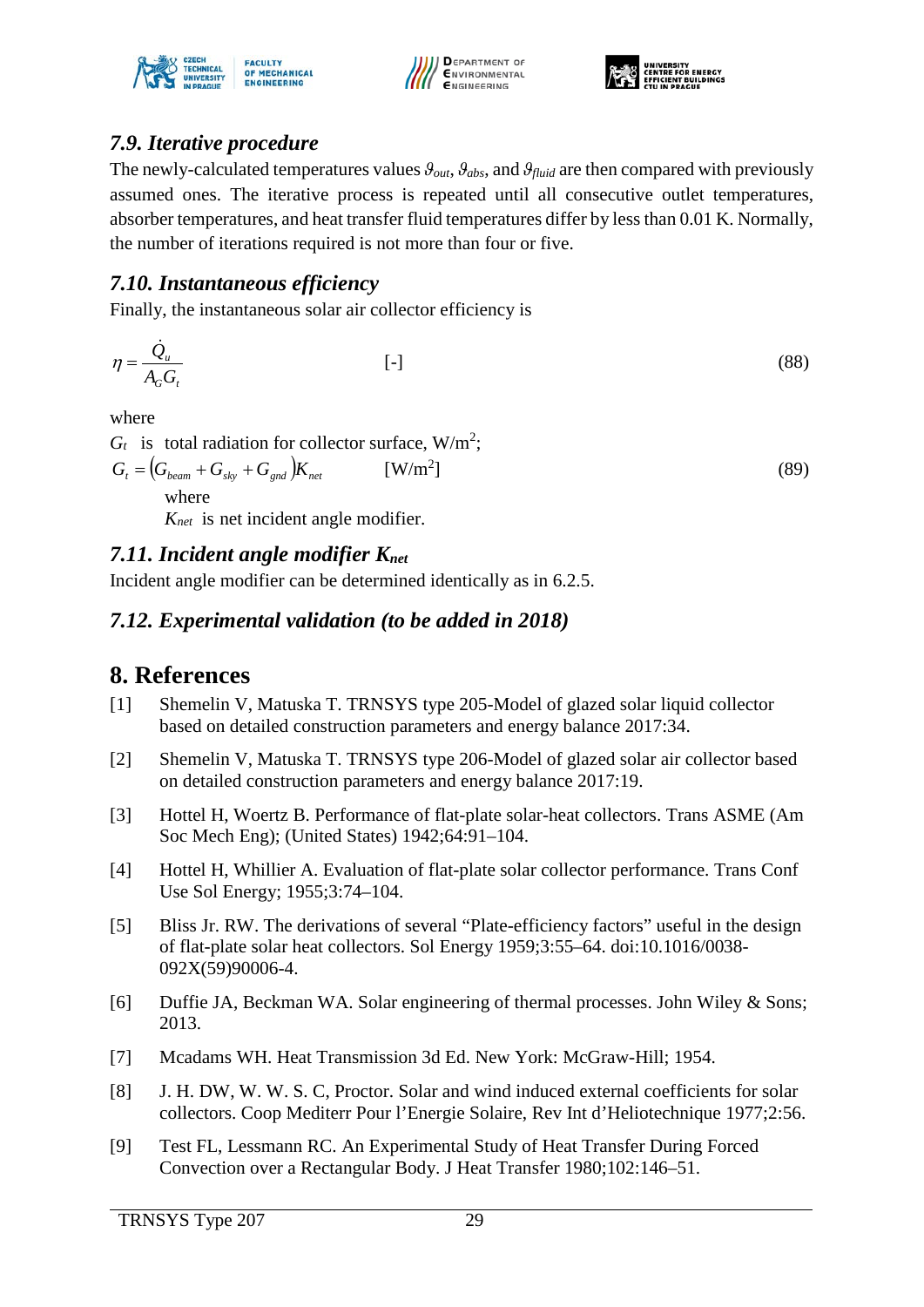





- [10] Test FL, Lessmann RC, Johary A. Heat Transfer During Wind Flow over Rectangular Bodies in the Natural Environment. J Heat Transfer 1981;103:262–7.
- [11] Kumar S, Sharma VB, Kandpal TC, Mullick SC. Wind induced heat losses from outer cover of solar collectors. Renew Energy 1997;10:613–6. doi:10.1016/S0960- 1481(96)00031-6.
- [12] Hollands KGT, Unny TE, Raithby GD, Konicek L. Free Convective Heat Transfer Across Inclined Air Layers. J Heat Transfer 1976;98:189–93.
- [13] Buchberg H, Catton I, Edwards DK. Natural Convection in Enclosed Spaces A Review of Application to Solar Energy Collection. J Heat Transfer 1976;98:182–8.
- [14] Randall KR, Mitchell JW, El-Wakil MM. Natural Convection Heat Transfer Characteristics of Flat Plate Enclosures. J Heat Transfer 1979;101:120–5.
- [15] Schinkel W. Natural concection in inclined air-filled enclosures. Delft: Dutch Efficiency Bureau - Pijnacker; 1980.
- [16] Niemann H. Die Wärmeübertragung durch natürliche Konvektion in spaltförmigen Hohlräumen. Gesund Ing 1948;69:224–8.
- [17] Matuska T, Zmrhal V. A mathematical model and design tool KOLEKTOR 2.2 reference handbook. Prague: 2009.
- [18] Shah RK, London AL. Lanimar flow forced convection in duts: a source book for compact heat exchanger analytical data. Academic press; 1978.
- [19] Hausen H. Darstellung des Warmeuberganges in Rohren durch verallgemeinerte Potenzbeziehungen. Z VDI Beih Verfahrenstech 1943;4:91–8.
- [20] Sieder EN, Tate GE. Heat Transfer and Pressure Drop of Liquids in Tubes. Ind Eng Chem 1936;28:1429–35. doi:10.1021/ie50324a027.
- [21] Churchill SW, Chu HHS. Correlating equations for laminar and turbulent free convection from a vertical plate. Int J Heat Mass Transf 1975;18:1323–9.
- [22] Colburn AP. A method of correlating forced convection heat-transfer data and a comparison with fluid friction. Int J Heat Mass Transf 1964;7:1359–84.
- [23] Dittus FW, Boelter LMK. Heat transfer in automobile radiators of the tubular type. Int Commun Heat Mass Transf 1985;12:3–22.
- [24] Kakaç S, Shah RK, Aung W, others. Handbook of single-phase convective heat transfer. Wiley New York et al.; 1987.
- [25] Petukhov BS. Heat transfer and friction in turbulent pipe flow with variable physical properties. Adv Heat Transf 1970;6:503–64.
- [26] Gnielinski V. New equations for heat and mass transfer in turbulent pipe and channel flow. Int Chem Eng 1976;16:359–68.
- [27] Sleicher C, Rouse MW. A convenient correlation for heat transfer to constant and variable property fluids in turbulent pipe flow. Int J Heat Mass Transf 1975;18:677–83.
- [28] Brandemuehl MJ, Beckman WA. Transmission of diffuse radiation through CPC and